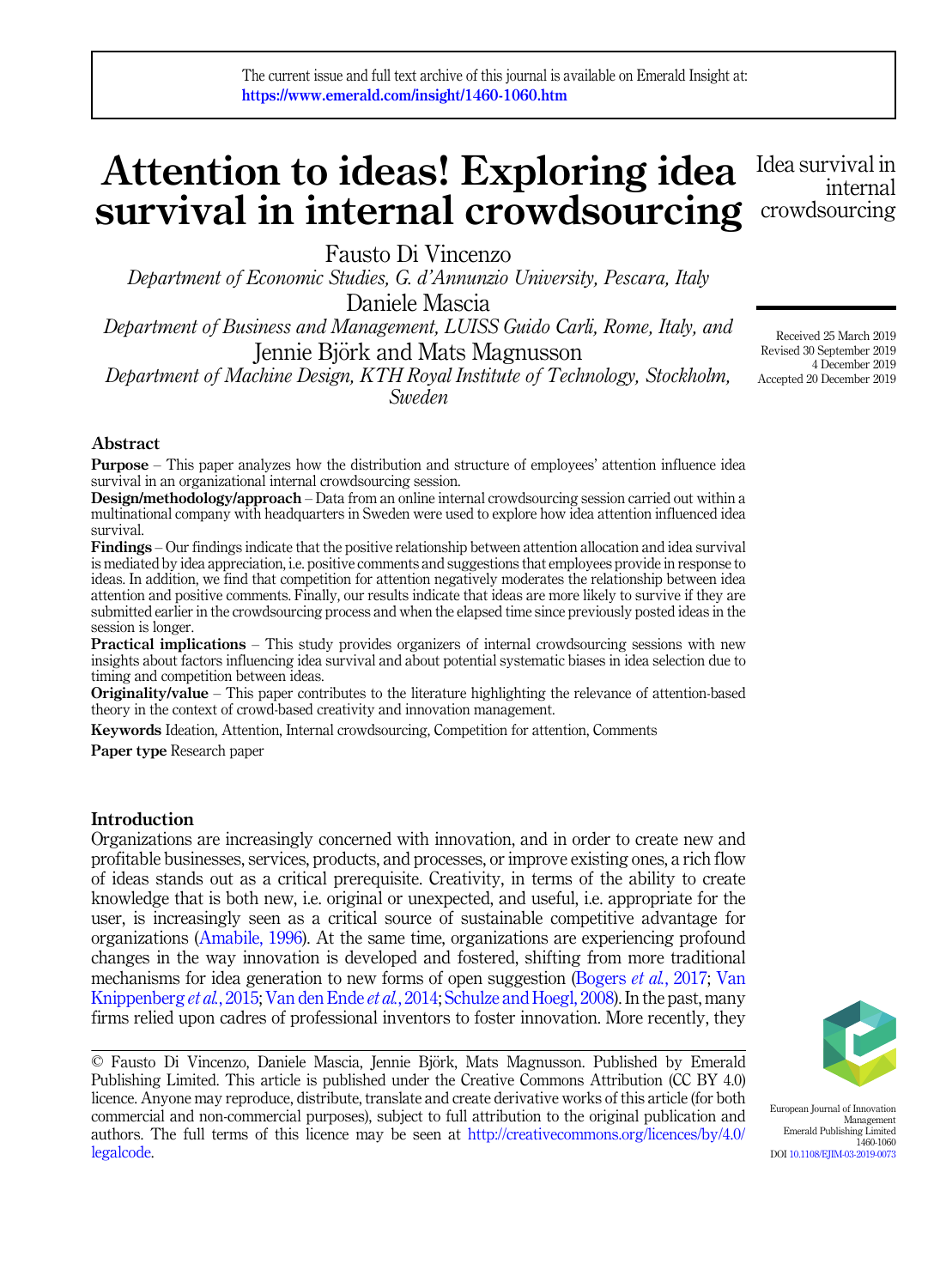have started to engage both internal and external individuals to contribute to ideation [\(Van](#page-21-0) [Knippenberg](#page-21-0) et al., 2015; [Dahlander and Piezunka, 2014;](#page-19-0) [Piezunka and Dahlander, 2015](#page-20-0)).

Whereas the open innovation paradigm has emphasized the role that external individuals outside the boundaries of firms play in innovation generation and development [\(Bogers](#page-19-0) et al., [2017;](#page-19-0) [Piezunka and Dahlander, 2015;](#page-20-0) [Bayus, 2013](#page-19-0); [Dahlander and Magnusson, 2005](#page-19-0);[Di Gangi](#page-19-0) et al.[, 2010;](#page-19-0) O'[Mahony and Lakhani, 2011\)](#page-20-0), internal crowdsourcing emphasizes employees as the main source of ideation and innovation [\(Malhotra](#page-20-0) *et al.*, 2017). Especially in large organizations, internal crowdsourcing can be used as a fruitful means to leverage the innovation potential of employees, allowing them to collectively contribute with their ideas and knowledge ([Bjelland and Wood, 2008](#page-19-0); [Kijkuit and van den Ende, 2010;](#page-20-0) [Bayus, 2013](#page-19-0); [Reitzig and Sorenson, 2013;](#page-21-0) [Malhotra](#page-20-0) et al., 2017).

The extant research on crowdsourcing has also recently analyzed the different models and techniques that can be used for internal crowdsourcing, such as idea campaigns, jams, or online sessions (e.g. [Bjelland and Wood, 2008](#page-19-0)); how these models encourage employees to generate as many ideas as possible (e.g. [Benbya and Van Alstyne, 2010\)](#page-19-0); and how certain characteristics of ideas (e.g. number of words used to express the ideas) and ideators (e.g. expertise, number of suggestions provided) affect idea implementation ([Schemmann](#page-21-0) *et al.*, [2016\)](#page-21-0). Yet, much less explored are the very underlying mechanisms of internal crowdsourcing. As highlighted in a recent literature review by [Ghezzi](#page-19-0) et al. (2018), knowledge about the crowdsourcing process, and its mechanisms of competition and collaboration, is still limited. In particular, we know little about how competition for attention affects the ideation process in internal crowds, and there is an apparent lack of studies exploring how temporal patterns of attention allocation around certain ideas can influence ideation survival in crowdsourcing initiatives.

In this study, we draw on the "Theory of Attention" [\(Ocasio, 1997](#page-20-0); [2011\)](#page-20-0) to illuminate how the distribution and structure of employees' attention influence idea survival in an organizational crowdsourcing session. According to attention theory, crowdsourcing sessions can be viewed as systems of collective attention, and the manner in which attention is structured and distributed assumes relevance in ideation processes ([Zhu](#page-21-0) et al.[, 2017;](#page-21-0) [Malhotra and Majchrzak, 2014](#page-20-0); [Dahlander and Piezunka, 2014](#page-19-0)). We provide a threefold contribution to prior literature on internal crowdsourcing and ideation. First, we corroborate previous studies on ideation process by showing that idea attention and idea appreciation are related to idea success in internal crowdsourcing. Furthermore, we add to this line of research by exploring how the presence of competition for attention moderates the relationship between idea attention, idea appreciation, and ideation success. Finally, we argue that the effect of attention allocation on idea success is affected by temporality, i.e. when employees focus their attention on others' ideas. In this paper, we consider idea survival as a proxy of ideation success, rather than the actual implementation of the idea in the form of new products, processes and services, because it represents the early stages of innovation and can be seen as the most direct outcome of crowdsourcing sessions.

Taken together, earlier studies point to the potential benefits organizations can gain, in terms of more and better innovation ideas, by engaging their employees in collective ideation activities such as innovation jams. However, extant theory has so far not explicitly investigated the competitive dynamics as well as temporal conditions regarding attention that are created by internal crowdsourcing and how they may influence the probability of actually generating new and valuable innovation ideas. Hence, there is a need to further our understanding of the role attention plays in internal crowdsourcing. More specifically, the aim of this paper is to investigate how competition for attention and temporality of attention allocation influence idea survival, thus broadening previous research findings on ideation process in internal crowdsourcing.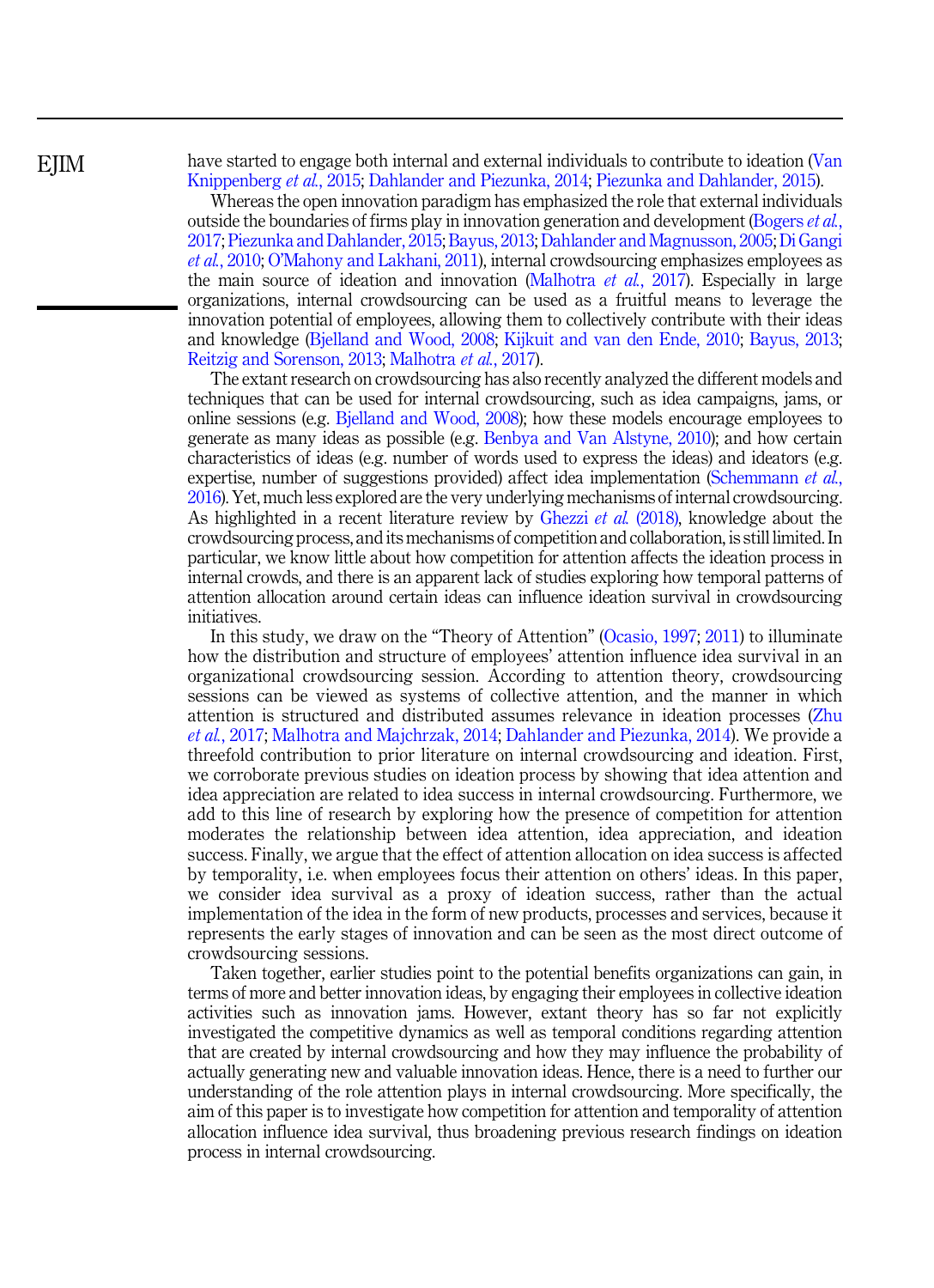Addressing this topic is not only of theoretical interest for understanding how individuals Idea survival in decide on which problems and opportunities to focus their attention, but is also of importance for innovation practice as an increasing number of organizations frequently rely on internal crowdsourcing to trigger creativity and facilitate knowledge sharing among their employees.

The article is structured as follows. First, we introduce the theoretical background and formulate testable research hypotheses. Thereafter, the research setting and methods used are described, followed by results and analysis. Finally, the findings of the study are presented and implications for theory and practice are discussed.

Theoretical background and hypotheses

The key objective in the ideation process is to identify and develop ideas that can be turned into successful innovations, at the same time as non-valuable ideas are sorted out, in order not to expend more resources on them than necessary. This process of idea selection can however turn out to be less rational than we might imagine due to possible distortion effects caused by individuals who are influenced by other members. This risk is arguably more substantial in crowdsourcing than in a more structured and formal ideation process [\(Malhotra](#page-20-0) et al., 2017). Crowds are to a high degree self-organizing and display emergent patterns of idea creation and commenting behaviors ([Colombo](#page-19-0) *et al.*, 2011). A consequence of this is that individuals in crowds are more likely to be influenced by the behaviors of other crowd members, in terms of what ideas they interact with and what opinions they express. A key factor that can at least partly explain potential biases in crowdsourcing is the nature of human attention, something that has been emphasized in the innovation management literature by [Van de Ven \(1986\)](#page-21-0). In external crowds, individuals follow their own preferences, but they are simultaneously influenced by the behaviors of other crowd members, and may knowingly or unknowingly replicate the behaviors of others. This is arguably even more problematic in firm-internal crowds. On the one hand, employees may feel that they are expected by colleagues and managers to actively contribute, and their actions are normally visible to others in the company. Consequently, they are driven to participate based not merely on their own intrinsic motivations, but also by perceived expectations from other organizational members. On the other hand, in internal crowdsourcing participants are usually expected to engage in the ideation activities during work hours, when they also have other tasks to perform, resulting in a more direct competition for their – often scarce – available time. Recently, more works focusing explicitly on attention have attracted interest in the broader innovation management research community ([Beretta, 2019;](#page-19-0) Chen et al.[, 2020;](#page-19-0) Haas et al.[, 2015](#page-20-0); [Dahlander and Piezunka, 2014\)](#page-19-0), and we now turn to an exposition of this stream of research.

Attention-based theory pivots around the fundamental tenet that attention is a scarce resource [\(Ocasio, 1997](#page-20-0); [2011\)](#page-20-0). Organizational scholars have devoted much effort to investigating how and why individuals allocate attention toward certain targets and not others, underscoring that"the cognition and action of individuals are not predictable from the knowledge of individual characteristics but are derived from the specific organizational context and situations that individual decision makers find themselves in" [\(Ocasio, 1997,](#page-20-0) p. 189). Evidence suggests that managers' attention allocation is conveyed by both industry-level events (e.g.[Nigam and Ocasio,](#page-20-0) [2010](#page-20-0); [Cho and Hambrick, 2006;](#page-19-0) [Hansen and Haas, 2001](#page-20-0)) and more internal factors [\(Bouquet and](#page-19-0) [Birkinshaw, 2008](#page-19-0)), and that patterns of attention allocation can have effects for innovation processes at individual and organizational level [\(Dane, 2013](#page-19-0); [Knudsen, 2011\)](#page-20-0).

Recently, the crowdsourcing literature has started recognizing the importance of the cognitive dimension enhanced by crowdsourcing, focusing on how employees and other contributors spontaneously allocate their attention in the crowd (Zhu *et al.*[, 2017;](#page-21-0) [Piezunka](#page-20-0) [and Dahlander, 2015](#page-20-0); [Dahlander and Piezunka, 2014](#page-19-0)). In internal crowdsourcing, innovation is primarily stimulated by ideas and suggestions shared by employees. But comments that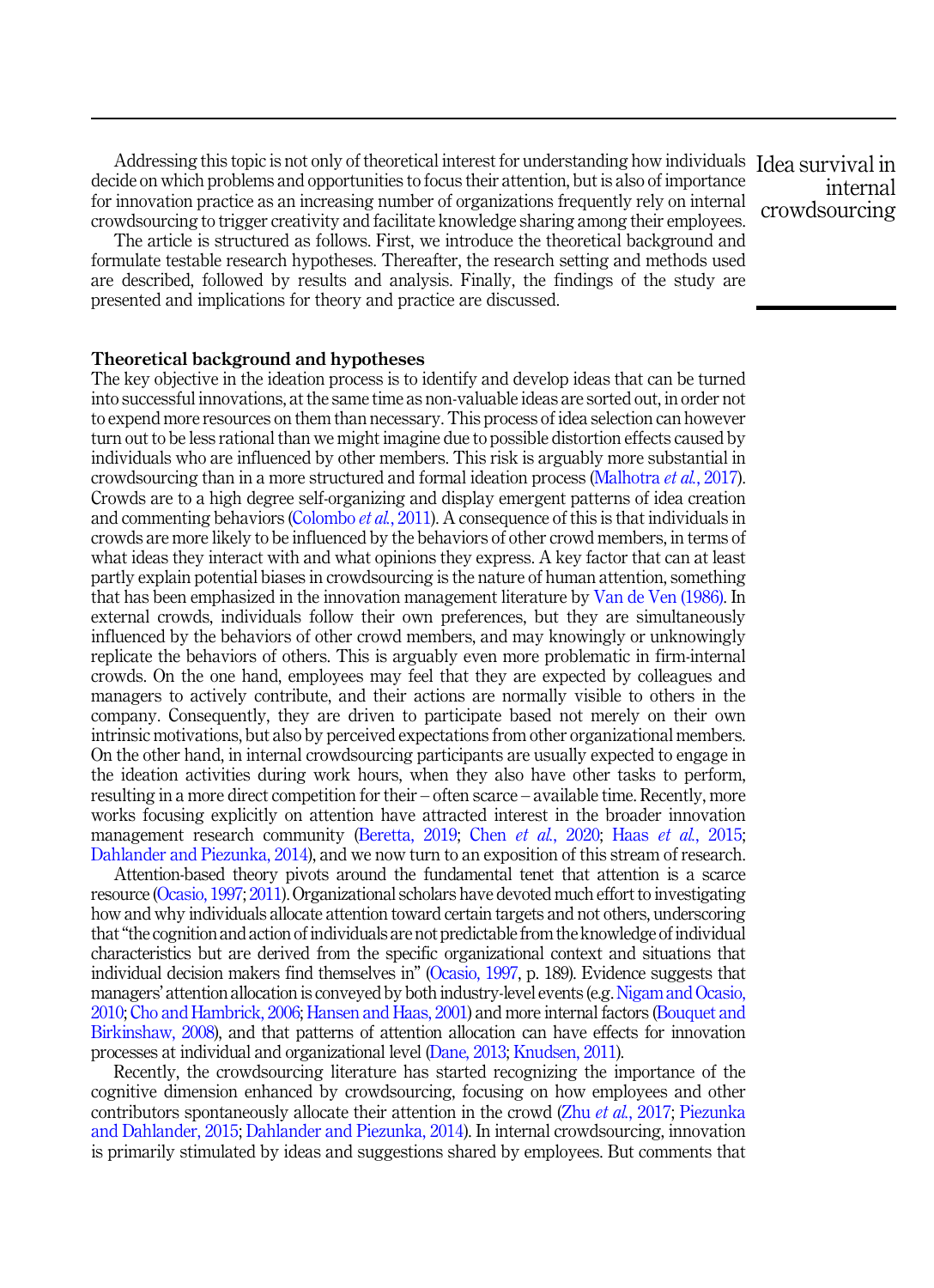<span id="page-3-0"></span>employees provide in response to their colleagues' ideas are other relevant stimuli to innovation, because it is through these contributions that existing ideas are further developed. Moreover, for employees participating in internal crowdsourcing activities, the expectation from colleagues and managers to actively contribute with ideas and feedback arguably competes with the need to perform other work activities, and thus creates a potential attention problem. Seen through the lens of attention theory, it becomes possible to explain why certain ideas and innovations are more likely to be successful in internal crowdsourcing in terms of patterns of attention allocation in crowdsourcing sessions ([Zhu](#page-21-0) et al.[, 2017;](#page-21-0) [Reitzig and Sorenson, 2013;](#page-21-0) [Afuah and Tucci, 2012](#page-18-0); [Jeppesen and Lakhani, 2010\)](#page-20-0). As the basic aim of internal crowdsourcing is to generate innovation ideas in an effective and efficient way, an improved understanding of factors influencing the survival of ideas is of value for both innovation research and practice. We will now turn to an exposition of such key factors identified in the extant literature, leading to the generation of a number of hypotheses.

## Idea attention and idea survival

In general, the higher the number of actors involved in crowdsourcing, and as far as their contributions proliferate in the crowd, the more employees have to decide which initiatives to focus their attention on. In other words, the activity generated around ideas during the internal crowdsourcing certainly attracts the attention of employees, but at the same requires some effort to focus their energy and attention on a limited number of ideas.

Research has shown that idea success is related to how employees allocate their attention to certain ideas in the crowd. In particular, the number of comments and suggestions may be interpreted by employees as a signal of the high potential that ideas have in the crowd ([Reitzig](#page-21-0) [and Sorenson, 2013\)](#page-21-0). A study conducted by [\(Di Gangi and Wasko, 2009](#page-19-0)) found that ideas that received more votes were more likely to be implemented by the company. In another recent study, [Schemmann](#page-21-0) *et al.* (2016) found that more popular ideas, i.e. ideas voted by a large group of individuals, were more likely to be favorably considered by managers and then implemented in the firm.

Attention allocation through comments and suggestions also facilitates knowledge integration in internal crowdsourcing sessions. [Malhotra and Majchrzak \(2014\)](#page-20-0) suggest that ideas with competitive advantage potential are more likely to surface when the crowd enhances knowledge integration through sharing (generating ideas, examples, facts, or commenting) and highlighting (promoting others' comments, appreciating others' ideas). Hence, high levels of attention around ideas can be decisive for the activation of these knowledge integration mechanisms, which, in turn, affect the likelihood of idea survival in crowdsourcing sessions.

In light of these arguments, we develop the following research hypothesis to confirm the results reported in previous studies on ideation in internal crowds:

HP1. Idea attention is positively related to idea survival in internal crowdsourcing.

#### The mediation effect of idea appreciation

The number of comments and suggestions provided on posted ideas, however, provides only a partial explanation of how employees and managers allocate their attention in the crowd. Attention research has widely investigated how and why individuals in organizations direct attention toward certain targets and not others ([Weick and Sutcliffe, 2006](#page-21-0)).

Research on internal crowdsourcing has documented that comments and suggestions provided in online tools for innovation may vary substantially, both in terms of structure (e.g. length of comments) and analytical content (level of criticism, positive vs negative comments, etc.) [\(Malhotra and Majchrzak, 2014;](#page-20-0) O'[Leary, 2016\)](#page-20-0). For example, in a study on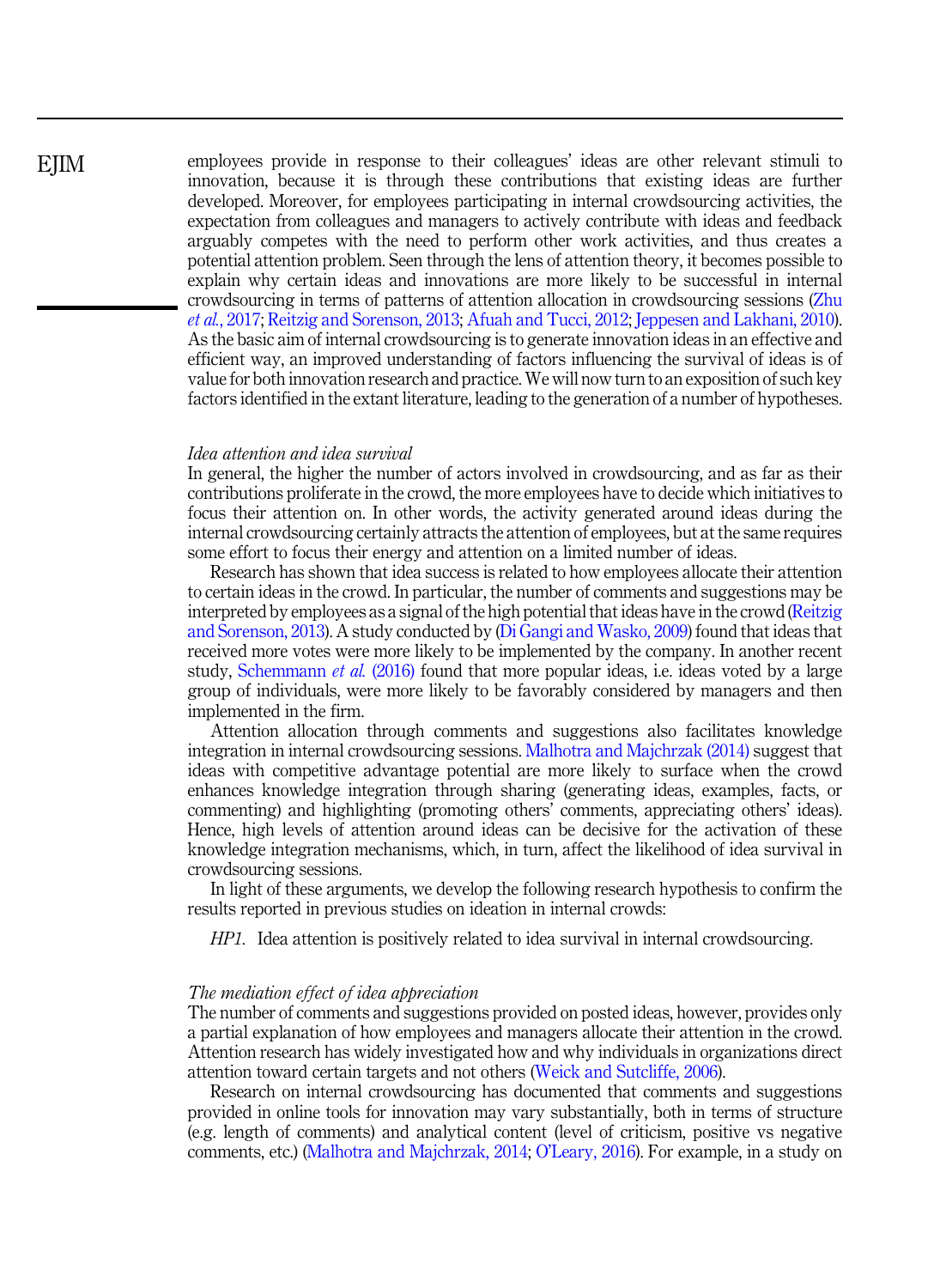<span id="page-4-0"></span>individuals' attention in a dynamic work setting, [Dane \(2013\)](#page-19-0) reports that the quality of Idea survival in attention allocation is related not only to the number of stimuli, feedback and comments that an idea receives, but also – and in combination with – the type and content of the comments attracted by the idea. In a similar vein, in a study conducted in a crowdsourcing competition designed to elicit directions for Canada's digital future, O'[Leary \(2016\)](#page-20-0) documents that the number of votes ideas receive in the crowd is statistically significantly related to the extent to which the sentiment of comments provided is positive.

The content of comments is important for idea success because it predicts the quality of attention that employees and managers allocate in the crowd ([Van Knippenberg](#page-21-0) et al., 2015). In particular, employees' contributions providing encouragement, support, and positive criticism may serve a signaling function to participants in the crowd, providing legitimacy and recognition to those ideas that receive more positive comments [\(Di Gangi and Wasko,](#page-19-0) [2009\)](#page-19-0). Moreover, positive suggestions offer important indications to both organizational managers and idea evaluators about which ideas are considered more valuable and relevant by the community of participants, resulting in more favorable judgment and feedback ([Rueda](#page-21-0) et al.[, 2005](#page-21-0)). While previous research has documented a direct and positive relationship between idea appreciation and idea success, in light of the above reasoning we hypothesize that idea appreciation in the crowd, i.e. the number of positive suggestions and comments an idea receives, mediates the impact of idea attention on idea success. More formally:

HP2. Idea appreciation mediates the relationship between idea attention and idea survival.

#### The moderation effect of competition for attention

During crowdsourcing sessions, individuals and groups participate in creative processes in an iterative fashion. Employees develop ideas, present them to the group, learn from the group, work out issues independently, and then return to the group to further modify and enhance their ideas. In this context, the rational process of allocating attention unfolds through the complex interdependencies linking organizational members and ideas ([Bayus, 2013\)](#page-19-0).

People may engage in the innovation process by providing comments on one or more ideas. In this situation, employees start sharing their interest, attention and subsequent contributions regarding these different ideas ([Schemmann](#page-21-0) *et al.*, 2016). If, on the one hand, tools like internal crowdsourcing can increase the possibilities for people to share ideas, information and comments, on the other hand a consequence is that it also increases competition for attention (Haas et al.[, 2015](#page-20-0); [Sullivan, 2010\)](#page-21-0).

As stated by [Jeppesen and Lakhani \(2010\),](#page-20-0) the competition between innovative ideas within organizations has become increasingly acute as companies have introduced new platforms that enable hundreds or thousands of potential contributors to share their ideas at almost zero marginal cost. Attention is a valuable but finite resource, and the contribution that each employee can provide to each idea likely decreases when the number of ideas increases ([Hansen and Haas, 2001](#page-20-0)). In addition, contributors providing suggestions on several ideas within the crowd create interdependencies and increase the degree of competitive interdependencies between ideas, thereby offering the possibility to hypothesize that the positive relationship between attention allocation and positive comments and suggestions on novel ideas posted is moderated by competition for attention. First, as the degree of competition for attention increases, contributors and evaluators are less likely to perceive competing ideas as novel (Haas et al.[, 2015\)](#page-20-0). Moreover, higher competition for attention increases rivalry between ideators which, in turn, might reduce the likelihood that favorable feedback and comments will be provided on competing ideas [\(Hansen and Haas,](#page-20-0) [2001\)](#page-20-0). For ideas that do not share or exhibit only a limited number of common contributors, the risk of competition for attention with other ideas is much lower. Being equal in the number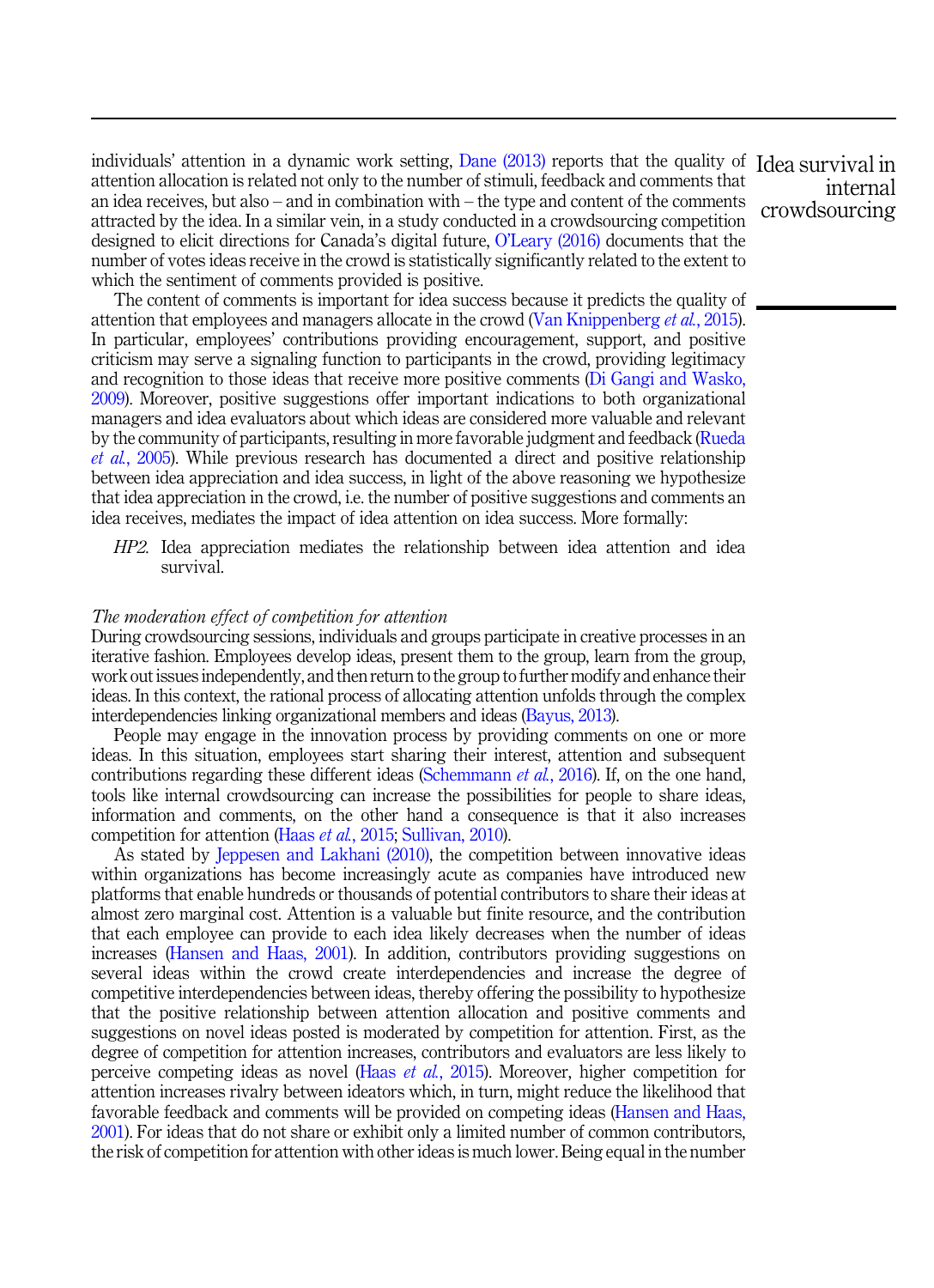<span id="page-5-0"></span>**E**IIM

of comments received, these ideas are more likely to profit from the unique contribution of employees. On the basis of these arguments, we advance the following research hypothesis:

HP3. Competition for attention negatively moderates the relationship between idea attention and idea appreciation.

#### Temporal distribution of ideas and idea survival

Finally, we postulate that the survival of ideas is likely affected by the temporal distribution of idea generation during internal crowdsourcing. The literature shows that the temporal dimensions matter and can significantly affect attention allocation in organizations ([Cummings and Haas, 2012](#page-19-0)). Time allocation is, indeed, of quintessential importance to explain patterns of competition as well as variation in attention dynamics where employees are allocating time to novel ideas [\(Palmie](#page-20-0) et al., 2015).

We assume that ideas are more likely to survive if they appear earlier and when they exhibit a longer temporal distance from other ideas posted in the jam. Having a greater exposure in the internal crowd allows ideas to attract more attention from employees ([Palmie](#page-20-0) *et al.*, 2015). This translates into increased activity around the idea and an increased likelihood for ideas to benefit from more feedback ([Shapiro and Varian, 1999\)](#page-21-0). Consequently, it may enhance their chances to survive and pass through the selection process internal to the organization.

This competitive process, exposed by the temporal nature of the jam, is thus extremely important ([Cumming and Haas, 2012\)](#page-19-0). As time elapses, the number of ideas increases. With other parameters constant, this temporal aspect modifies the individual employee's attention to the idea. This seems to be a matter of quality rather than of quantity. It cannot be completely excluded that the level of contribution or interest of individuals persists, as ideas and comments accumulate in the session. However, it appears logical that the time for individuals to contribute to ideas in a productive manner is likely to decrease as far as ideas and comments accumulate. As new ideas are created and incorporated into the ideation system, the structure of the overall attention that the organizational community allocates to ideas changes. As the session goes on, the attention of individuals is distributed among more ideas. Following this, people start to shift their interest toward a higher number of ideas. This means that any ideas posted later are less likely to receive the same attention as ideas posted earlier. Similarly, we can assume that when there is a longer time elapsed between two ideas being posted, the idea posted earlier is more likely to benefit from employees' attention.

Overall, we suggest that ideas submitted later or at a shorter distance in time from previously posted ideas are more likely to receive a lower degree of attention, thoughts, reflections and feedback. More formally, we hypothesize that:

- HP4a. Ideas posted earlier in internal crowdsourcing sessions, everything else being equal, are more likely to survive.
- HP4b. The likelihood of idea survival is positively related to the elapsed time between the insertion of two consecutive ideas posted in internal crowdsourcing sessions.

[Figure 1](#page-6-0) illustrates our research model and the relationships between the hypotheses.

We now turn to a presentation of the research methods used to test the hypotheses presented above, starting with a description of the research setting and the data collection in the study.

## Research methodology

Research setting and data collection

A business unit within a large global manufacturing company based in Sweden was selected in order to test our research hypotheses. The company is within the transportation industry.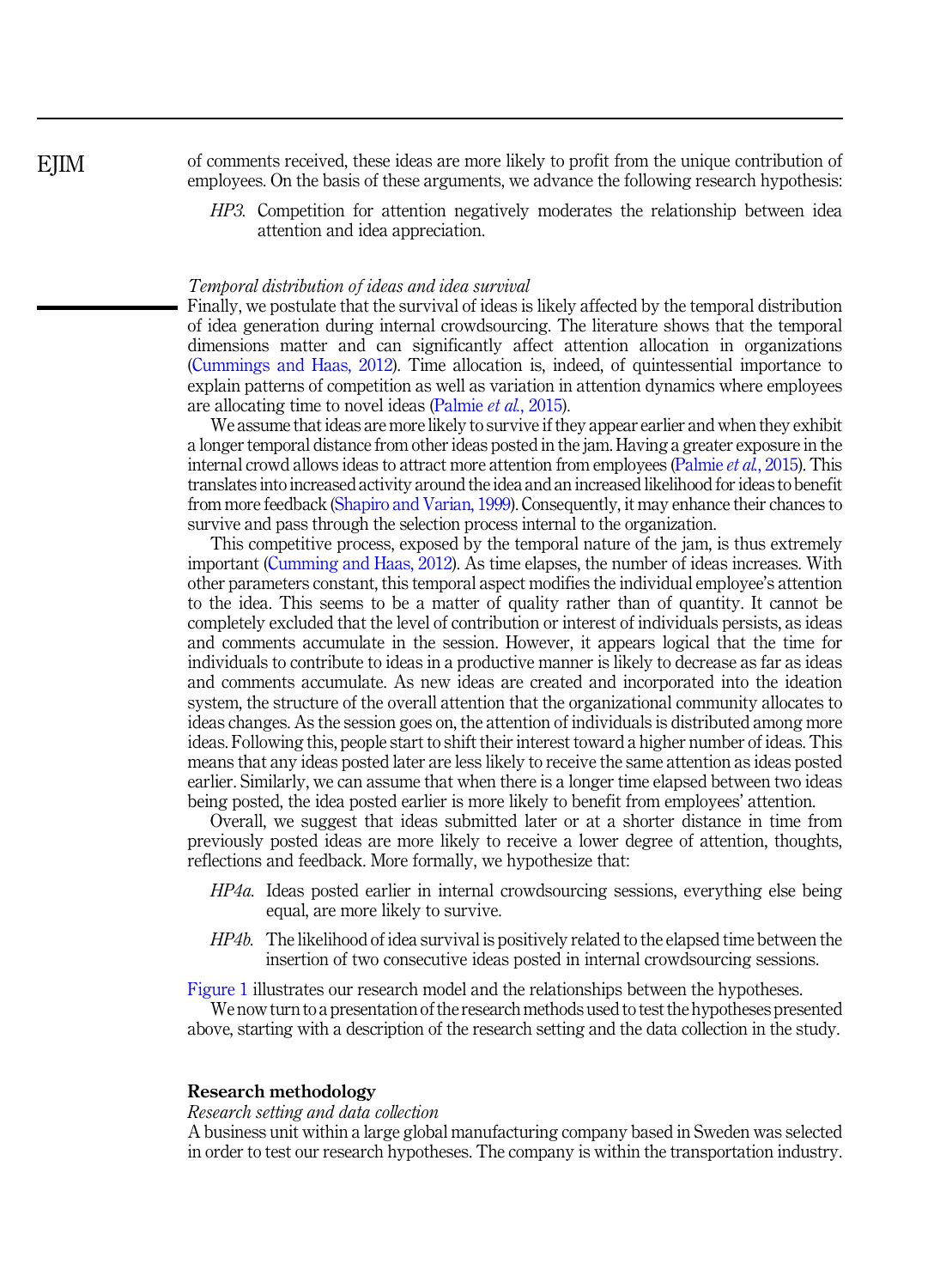<span id="page-6-0"></span>

The selected business unit is research-focused and supports the other business areas and units of the global company in their innovation efforts. One of its specific activities is to run ideation jams, which are IT-mediated crowdsourcing sessions in which employees are invited to contribute with ideas and comments on ideas recorded within a set time frame (normally 48 h). An ideation jam is preceded by a period of marketing initiatives in which employees receive links via email to web pages on the company intranet with inspiration and stimulation related to the subject of the jam. These inspiration sessions may, for instance, present a specific customer profile, the needs of which are presently not met by the organization. Another example could be the highlighting of specific environmental problems within the organization that require tailored solutions. During a jam, employees can contribute with both their own ideas and comments on others' ideas. After a jam has been concluded, a number of specific ideas are selected for implementation in innovation projects.

For the present study, one specific jam was selected. This jam was open for employees from the whole company to contribute to. Real data on all ideas submitted, their related comments, and the employees who contributed were extracted from the company's internal data system. In addition, one interview with the manager responsible for the business unit and two interviews with the person in charge of running the internal crowdsourcing sessions were conducted. The interviews lasted 1.5–2 h each and added to the understanding of how the jam was carried out, as well as how the evaluation and selection processes were performed. In addition, thanks to already established contacts between the researchers and the company, going back years, it was possible to easily clarify any remaining questions about the jam. The exact nature of the ideas cannot be presented here, as they remain commercially confidential. The jam was ordered by a group function in the company dedicated to business innovation. The steering group of people involved in deciding the jam was from corporate strategy, a venture capital unit within the company, and a "specific issue board" focusing on soft products, i.e. service offers connected to the company's products. The director responsible for innovation was the leader of the steering group. This group both set the scope of the jam and made the final decisions on the ideas generated. The selected jam spanned a number of different expertise and knowledge domains and was active for a period of 48 h. During this session, ideas were created and developed by a large number of employees, something which can be regarded as a live experiment emulating what normally occurs in organizations, although in a much more compressed time-frame and supported by IT. Ideas generated in the jam were evaluated and presented anonymously. Of course, there was a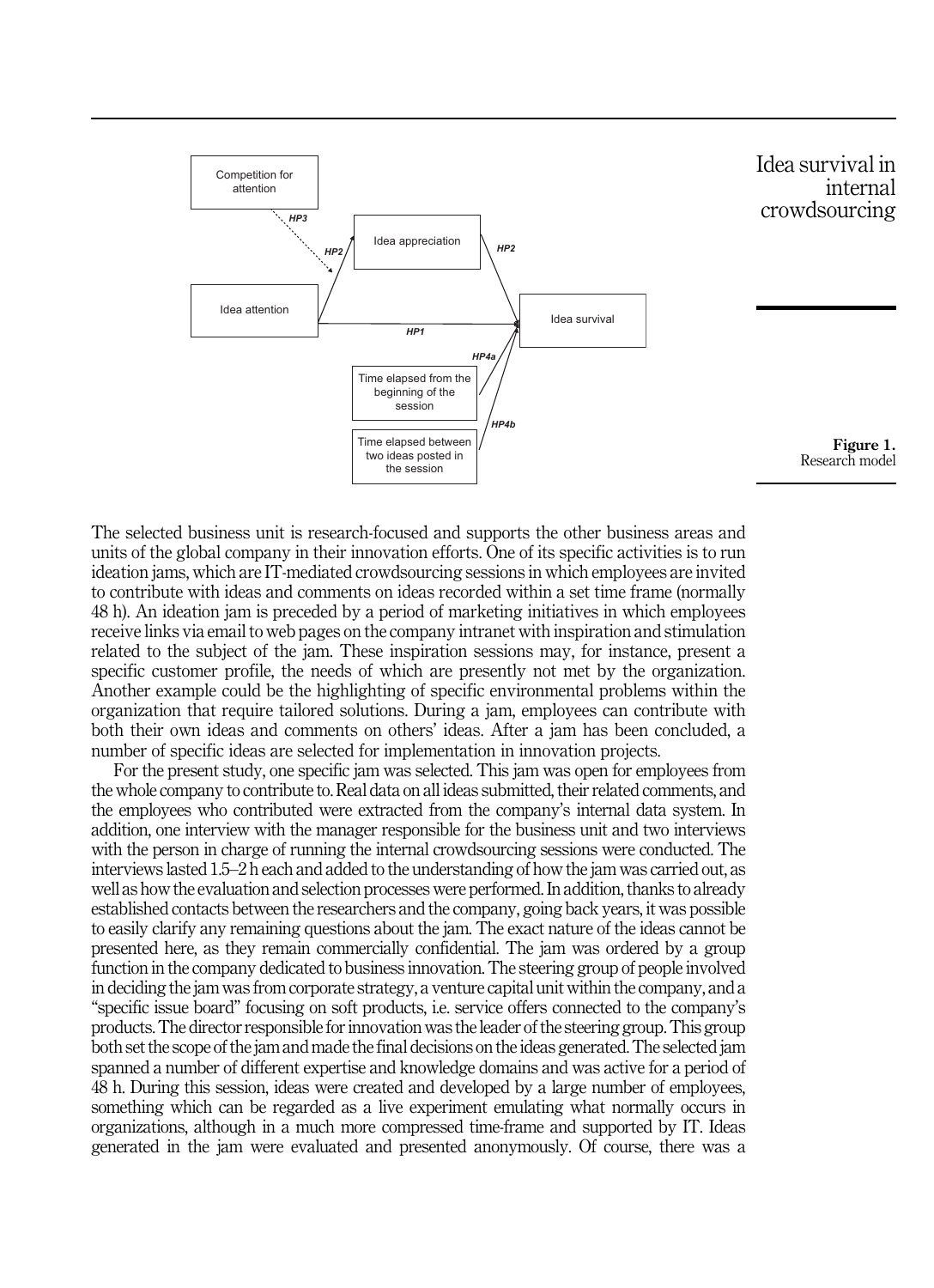possibility to check who had contributed to an idea in a particular way, but for the company it was important that the focus was kept on the ideas and that everyone could contribute to their development. This meant that the selection of ideas to be further developed in projects was based solely on the ideas and their development in the comments, and not on the individuals behind them; this was also clearly communicated to participants before the jam. The rationale for this was that the ideas were not to be seen as owned by one creator after they were posted, but everyone could contribute to the idea, and collaborative actions leading to new ideas were promoted. The jam was supervised by a number of moderators, selected based on their expertise. Overall, the creative jam analyzed in this paper originally contained 351 ideas and 1,092 comments posted by 224 employees. Ideas were posted on such topics as on new business, new efficient and effective transportation solutions, or new services to offer customers.

Patterns of attention allocation were represented using a matrix composed of employee–idea dyads, in which the *ij*th cell is 1 if employee *i* provided an idea or comment on idea *i* or 0 if employee i did not provide any idea or comment on idea j ([Bj](#page-19-0)ö[rk and Magnusson, 2009](#page-19-0); Bjö[rk](#page-19-0) et al.[, 2011](#page-19-0); Haas et al.[, 2015\)](#page-20-0). The contributors in these dyads included all individuals posting at least one idea. In the present study, we were also interested in understanding the nature of comments provided on single ideas. Two independent coders read and analyzed all comments provided in the jam. All comments were coded according to whether they were positive, negative or neutral about ideas. The analysis of inter-rater reliability showed a high level of agreement (>95 percent). In cases of disagreement, the two raters reviewed their analysis and reached a consensus. For some ideas, we were unable to access comment data. The final dataset used in our analyses therefore contains 280 ideas (and 866 comments) posted by 137 individuals.

#### Variables and measures

Idea survival. The main dependent variable used in this paper is idea survival measured as a dichotomous variable with 1 indicating idea survival, i.e. selection and transformation into a formal organizational project for further development, and 0 indicating idea rejection ([Schemmann](#page-21-0) *et al.*, 2016). The evaluation of ideas posted in the innovation system was performed stepwise. In sequence, the individual moderators, then the innovation group, and finally the steering group evaluated all ideas. The whole evaluation was not to take longer than a month and in particular the first step of the evaluation had to be done in two days. Each moderator first compiled a list of the three to ten ideas that he/she found most promising. This initial step was performed with the occasional help of subject-matter experts and with continuous coaching from the innovation group. The moderators then independently evaluated all ideas found to be promising and rated them on a scale (low-high), considering possible impacts and risks for the proposed commercial product/service. Thereafter, the innovation group, with the help of experts, again evaluated the ideas, merged similar or complementary ideas, and then transferred a final list of all remaining ideas to the steering group. The steering group then made the final selection of ideas to be turned into innovation projects, each of which was endowed with a budget of 200kSEK to further develop its technological and business aspects.

Idea attention. Measures the total number of comments received by each idea posted in the jam [\(Schemmann](#page-21-0) *et al.*, 2016). This variable seems particularly suitable to capture the overall attention that the idea has created around itself and the amount of energy and activity it has generated.

Idea appreciation. Measured as the number of positive comments that contributors posted on ideas submitted in the innovation system (e.g. [Schemmann](#page-21-0) *et al.*, 2016), we hypothesized this variable as having a mediating role between idea attention and the likelihood of idea survival.

Competition for attention. Represents the overall level of interdependencies that exists between ideas, as expressed by the extent of overlap in patterns of attention allocation in the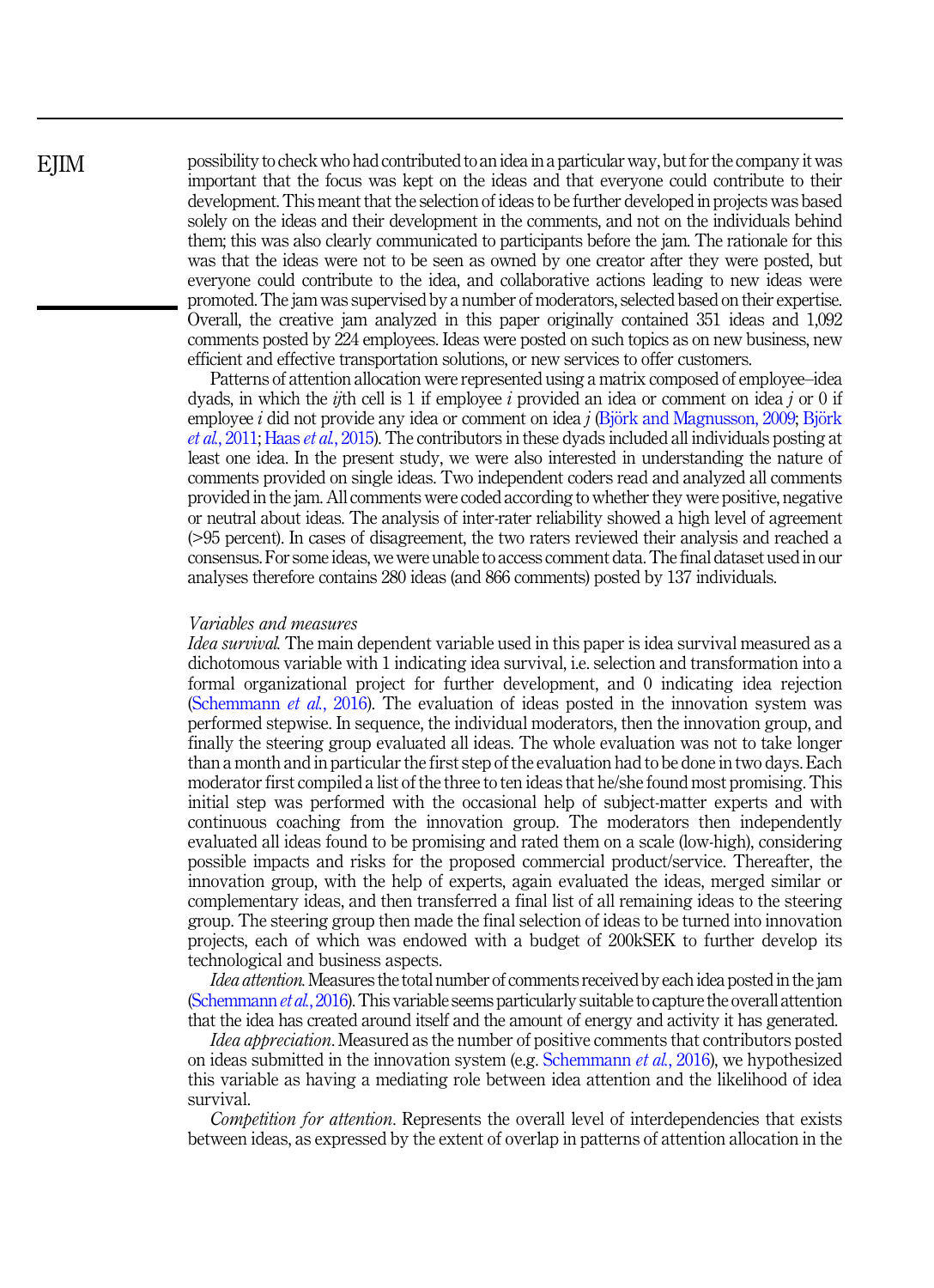ideation session. Attention overlap between ideas was derived from the concept of niche Idea survival in overlap. According to the organizational population ecology paradigm, niches represent spaces of resources that are vital for the survival of a given organizational population and niche overlap is viewed as a predictor of the existing competitive aggressiveness between organizations [\(Hannan and Freeman, 1989\)](#page-20-0). Similarly to other measures developed previously for the computation of niche overlap, attention overlap in the present study was expressed through a measure of crowdedness [\(Podolny](#page-20-0) *et al.*, 1996; [Hansen and Haas,](#page-20-0) [2001\)](#page-20-0). A rectangular array of dimension " $n \times m$ " was built as a starting point, where rows contained ideas and columns contain contributors to ideas. Each cell contained the number of suggestions that a given employee provided to one of the ideas posted in the jam. Row vectors represented the aggregate number of comments single ideas received from the various employees. The overlap or "intersection" between pairs of ideas could then be calculated by comparing vectors for the level of similarity with regard to patterns of attention that employees allocated through their suggestions. To increase the accuracy of the calculation overlap, attributive data on individual employees were used to distinguish between the different business areas of the company to which they belonged. This allowed to take into account the potential content of suggestions provided by the different employees on any particular idea. For each business area, dyadic attention overlap was finally computed as:  $a_{ij} = \sum_{i}^{k} c_{ijk} / \sum_{i}^{k} s_{ik}$ . Here,  $c_{ijk}$  indicates the smaller of the number of suggestions that an employee k provides to both idea i and idea j; the weight  $s_{ik}$  indicates the proportion of suggestions that idea i receives from employee  $k$ ; the numerator expresses the overall sum of overlaps between ideas  $i$  and  $j$  across all contributors; the denominator indicates the total attention (i.e. total number of comments) that employees allocate to idea  $i$ . The attention overlap coefficient  $\alpha_{ii}$  is then interpreted as the proportion of overlap between suggestions that two ideas receive. For a given idea, the sum of dyadic attention overlap coefficients measured the extent to which one idea overlaps for cognitive resources with all other ideas posted and discussed in the innovation session. To arrive at a global measure of crowdedness for idea *i*, the dyadic attention overlap measures were summed in the following manner:  $\alpha_i = \sum_{j \neq i}^{N} \alpha_{ij}$ .

Time lag since start of session. It is measured as the natural logarithm of minutes that elapsed between the beginning of the crowdsourcing session and insertion of the idea.

Time lag since previous idea. This variable indicates the time (expressed in minutes) elapsed between the insertion of two consecutive ideas.

Several control variables were introduced in order to capture other factors that could potentially explain the appreciation and selection of ideas. These variables concern both ideas entering the session and individual contributors.

Idea description length. Previous studies show that the number of words used to express an idea may affect the likelihood of idea selection in internal crowdsourcing sessions (e.g. O'[Leary, 2016\)](#page-20-0). For this reason, we controlled for *Idea description length*, measured as (the natural logarithm of) the number of characters used to describe the ideas posted.

Attachments. Some crowdsourcing sessions – such as the one explored in the present study – offer the possibility to include attachments to posted ideas. We thus included a binary variable termed Attachments to capture whether any external link was present in the description of posted ideas.

Average length of comments. Because the number of words in the comments may also be related to idea selection (e.g. O'[Leary, 2016](#page-20-0)), we included the variable *Average length of* comments, measured as (the natural logarithm of) the average number of characters in comments that ideas received.

Negative comments. In internal crowdsourcing, contributors may also express negative sentiments toward ideas, which likely influence idea selection (O'[Leary, 2016](#page-20-0)). We controlled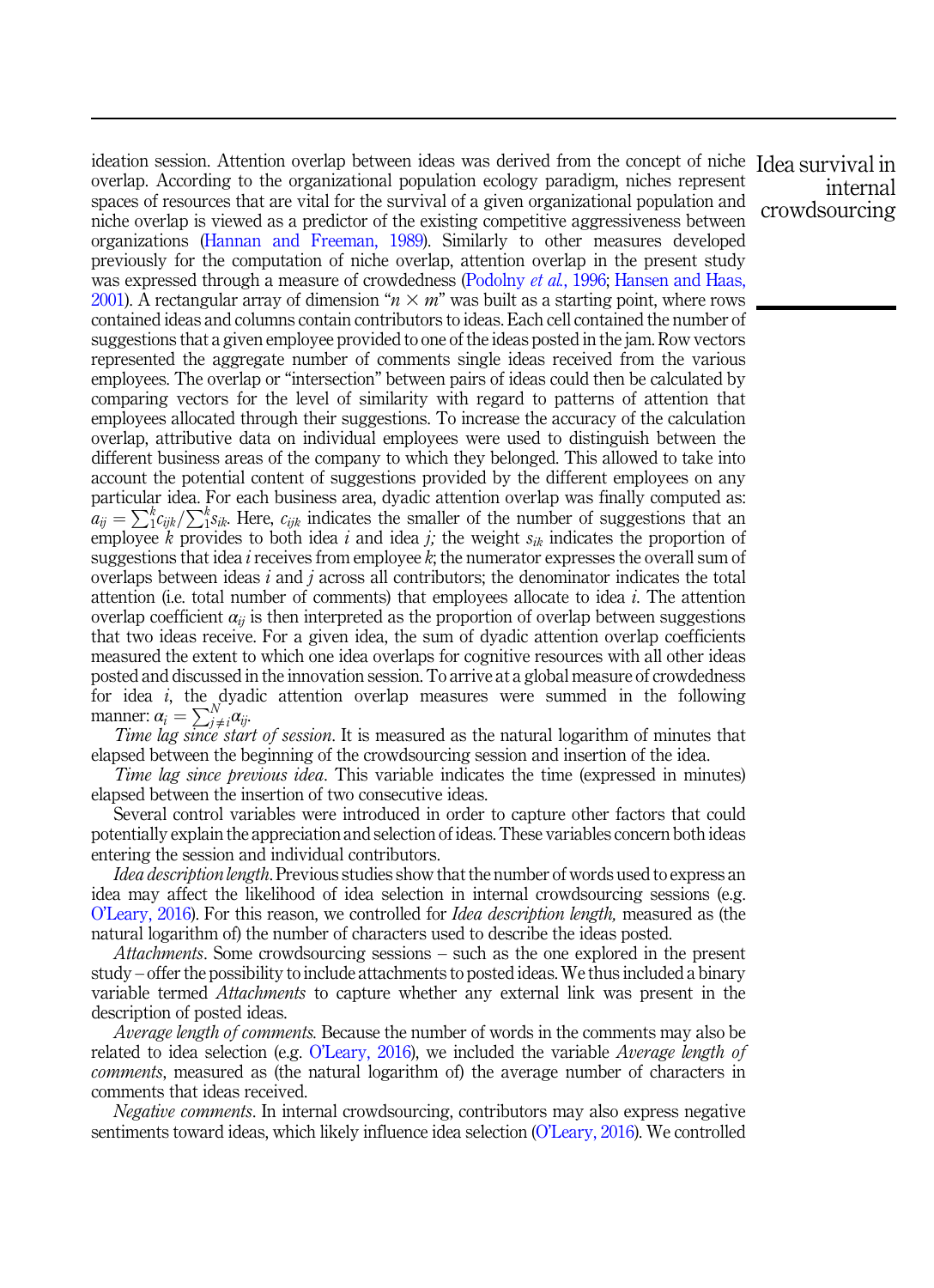for the number of *Negative comments* to test whether criticisms of or negative reactions to posted ideas may affect idea survival.

Ideators' self-comments. Finally, we controlled for the number of Ideators' self-comments because we believe that comments provided by ideators on their own ideas may affect the relevance and salience that ideas assume for other contributors.

A further three control variables concern ideators' characteristics:

Ideators' activity. This variable was employed to account for the possibility that ideas posted by individuals providing more comments are more likely to be implemented ([Schemmann](#page-21-0) *et al.*, 2016). This variable was computed as the (natural logarithm of the) total number of comments posted by each contributor.

*Manager*. Since we believe that holding a managerial position in the organization implies the possibility to direct and receive more comments, as well as to influence indirectly the likelihood of an idea to be selected, we included a variable labeled *Manager* taking on 1 when the idea originates from somebody with managerial responsibilities and 0 for otherwise.

Gender. Finally, we controlled for *Gender* of the ideators since this may affect the quality of posted ideas (Zhu *et al.*[, 2017\)](#page-21-0). This is a binary variable that takes 1 for male and 0 for female.

#### Statistical analysis

Because ideas posted to the online innovation system were partially nested within individuals (i.e. the same individual may post multiple ideas), we used multilevel modeling to address the issue of potential non-independence of the observations. We conducted the analyses by using multilevel mixed-effects Poisson regression [\(Rabe-Hesketh and Skrondal, 2008](#page-20-0)) to estimate idea appreciation, and multilevel mixed-effects Logistic regression ( $Ng \text{ et } al$ [, 2006](#page-20-0)) to estimate the likelihood of idea selection.

We developed four different regression models to test our research hypotheses. The first three models were developed to test our hypotheses [HP1](#page-3-0) and [HP2,](#page-4-0) following [Baron and](#page-18-0) Kenny'[s \(1986\)](#page-18-0) procedure. In particular, Model 1 tests the relationship between idea attention, i.e. the total number of comments, and idea appreciation, i.e. the number of positive comments received by ideas. Model 2 tests the relationship between idea attention and idea survival, as hypothesized in [HP1](#page-3-0). Model 3 tests the impact of both idea attention and idea appreciation on idea survival. According to [Baron and Kenney \(1986\)](#page-18-0), idea appreciation is a mediator as hypothesized in our [HP2](#page-4-0) if (1) idea attention significantly predicts idea appreciation in Model 1; (2) idea attention significantly predicts idea survival in Model 2; and (3) coefficients for the idea attention variable that are significant in Models 1 and 2 either become insignificant or at least decrease in their significance in Model 3.

A final model, termed Model 4, includes the interaction effect aimed at testing our prediction that competition for attention negatively moderates the positive relationship between idea attention and idea appreciation. We ran all analyses by using mixed modeling procedures as implemented in Stata 13.

#### Results

[Table I](#page-10-0) reports descriptive statistics and correlation coefficients for all variables used in the study. We first checked the correlations among all independent and control variables and found no evidence of multicollinearity. The highest correlations are between Idea attention and Competition for attention  $(0.84, p < 0.05)$ , Competition for attention and Ideator's self-comments (0.76,  $p < 0.05$ ), and Idea attention and Ideator's self-comments  $(0.61, p < 0.05)$ . Also, the variance inflation factors (VIFs) are below the recommended threshold of 10.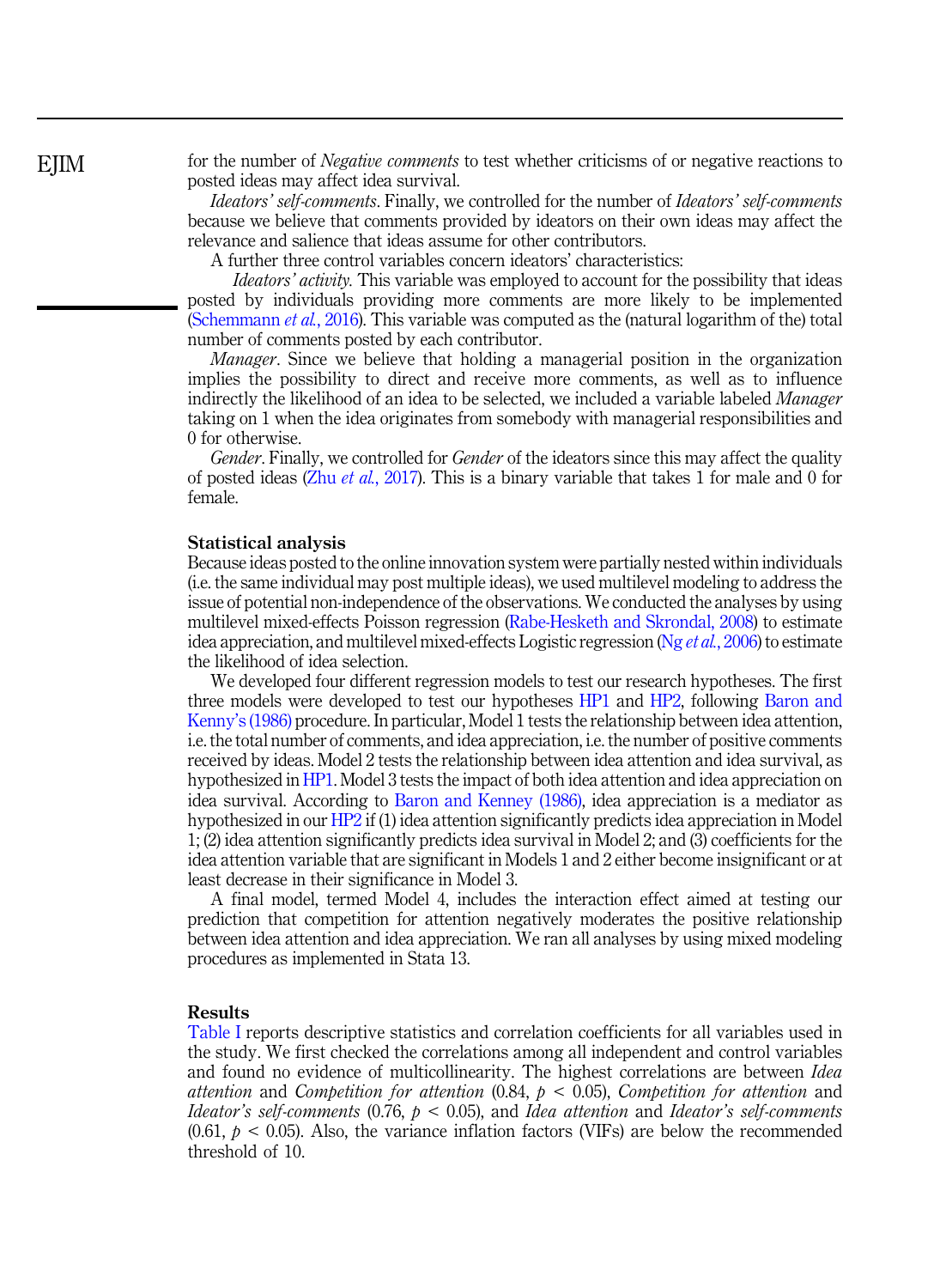<span id="page-10-0"></span>

| $\mathbf{r}$               |                                       |                         |                  |                                                                              |                                 |                                  |                                                           |                                              |                                                | 0.169                                                                            | Idea survival in<br>internal                                          |
|----------------------------|---------------------------------------|-------------------------|------------------|------------------------------------------------------------------------------|---------------------------------|----------------------------------|-----------------------------------------------------------|----------------------------------------------|------------------------------------------------|----------------------------------------------------------------------------------|-----------------------------------------------------------------------|
| $\mathfrak{p}$             |                                       |                         |                  |                                                                              |                                 |                                  |                                                           |                                              | 0.106<br>Η                                     | $0.136$ <sup>(*)</sup>                                                           | crowdsourcing                                                         |
| $\Box$                     |                                       |                         |                  |                                                                              |                                 |                                  |                                                           |                                              | $-0.014$<br>$-0.012$                           | 0.013                                                                            |                                                                       |
| $\square$                  |                                       |                         |                  |                                                                              |                                 |                                  |                                                           | $-0.057$                                     | $-0.060$<br>$-0.154$ (*)                       | $-0.066$                                                                         |                                                                       |
| G                          |                                       |                         |                  |                                                                              |                                 |                                  | 0.030                                                     | 0.010                                        | $-0.068$<br>0.033                              | $-0.178$ <sup>(*)</sup>                                                          |                                                                       |
| ${}^{\circ}$               |                                       |                         |                  |                                                                              |                                 | $\overline{\phantom{0}}$         | $0.041$<br>$0.096$                                        | 0.062                                        | $\begin{array}{c} -0.024 \\ 0.104 \end{array}$ | $-0.016$                                                                         |                                                                       |
| $\overline{ }$             |                                       |                         |                  |                                                                              |                                 | $0.183$ <sup>*</sup> )           | $\frac{-0.072}{0.075}$                                    | $0.157$ <sup>(*)</sup>                       | $-0.046$<br>0.121(*)                           | $\,0.001$                                                                        |                                                                       |
| G                          |                                       |                         |                  |                                                                              | $0.761$ (*)                     | $0.186$ <sup>(*)</sup> )         | $0.094$<br>$0.113$                                        | 0.066                                        | $-0.095$<br>0.196(*)                           | 0.002                                                                            |                                                                       |
| Б                          |                                       |                         |                  | $0.843$ <sup>(*)</sup>                                                       | $0.606$ <sup>(*)</sup>          | $0.287$ (*)                      | $0.225$ (*)<br>$0.119$ (*)                                | 0.037                                        | $-0.104$<br>0.218(*)                           | $-0.080$                                                                         |                                                                       |
| 4                          |                                       |                         |                  | $\frac{0.006}{-0.088}$                                                       | $0.023\,$                       | $0.178$ <sup>(*)</sup>           | $0.051$<br>$0.121$ (*)                                    | $-0.035$                                     | $-0.052$<br>$-0.116$                           | $-0.058$                                                                         |                                                                       |
| S                          |                                       |                         | $-0.040$         | $0.596$ (*)<br>$0.478$ (*)                                                   | $0.308$ <sup>(*)</sup>          | $0.156$ (*)                      | $0.117$<br>0.041                                          | $-0.069$                                     | $\begin{array}{c} -0.037 \\ 0.101 \end{array}$ | $-0.034$                                                                         |                                                                       |
| $\mathcal{L}$              |                                       | 0.033                   | 0.033            | $0.566$ (*)<br>$0.425$ (*)                                                   | $0.190$ <sup>(*)</sup>          | $0.173$ <sup>(*)</sup>           | $0.132$ (*)<br>$0.082$                                    | 0.078                                        | $-0.027$<br>0.170(*)                           | $-0.008$                                                                         |                                                                       |
| Η                          | $0.440$ (*)                           | $-0.168$ <sup>(*)</sup> | 0.041            | $0.080$<br>$0.007$                                                           | $-0.004$                        | 0.094                            | $-0.015$<br>$-0.114$                                      | $0.210 (\%)$                                 | $0.081$<br>$0.208$ (*)                         | $0.103\,$                                                                        |                                                                       |
| Max                        | $\overline{5}$                        | 4                       | 8.57             | $\begin{array}{c} 19 \\ 61.57 \end{array}$                                   | S                               | 8.45                             | $\frac{3}{8}$                                             | 239                                          | $\frac{1}{4.97}$                               |                                                                                  |                                                                       |
| Min                        | $\circ$                               | $\circ$                 | 2.08             | $rac{1}{241}$                                                                | $\circ$                         | $\circ$                          | $\circ$                                                   | $\circ$                                      | $\frac{6}{6}$                                  | $\circ$                                                                          |                                                                       |
| $\operatorname*{Std}$ dev. | $0.30$<br>1.11                        | 0.89                    | 0.72             | $\begin{array}{c} 2.63 \\ 6.25 \end{array}$                                  | 0.78                            | $\overline{6}$                   | $\frac{8}{10}$                                            | 19.62                                        | 50 <sub>10</sub>                               | 0.36                                                                             |                                                                       |
| Mean                       | $0.10$<br>$0.76$                      | 0.71                    | 6.25             | 3.8<br>8.8                                                                   | 0.45                            | 6.48                             | $0.05$<br>7.06                                            | 8.31                                         | $0.54$<br>$2.97$                               | 0.85                                                                             |                                                                       |
| Variable                   | Idea survival<br>Idea<br>appreciation | # Negative              | comments<br>Idea | Idea attention<br>Competition<br>for attention<br>description<br>length (ln) | # Ideator's<br>self-<br>$(a_i)$ | comments<br>Average<br>length of | comments (ln)<br>Time lag since<br>Attachments<br>session | Time lag since<br>previous idea<br>beginning | Manager<br>Ideator's                           | = 280; *Significance level $p \le 0.05$<br>activity (ln)<br>Gender<br>Note(s): N | Table I.<br>Descriptive statistics<br>and correlation<br>coefficients |
|                            |                                       |                         |                  | 10 G                                                                         |                                 | $\infty$                         | $\frac{1}{2}$                                             | ⊟                                            | 22                                             | 보                                                                                |                                                                       |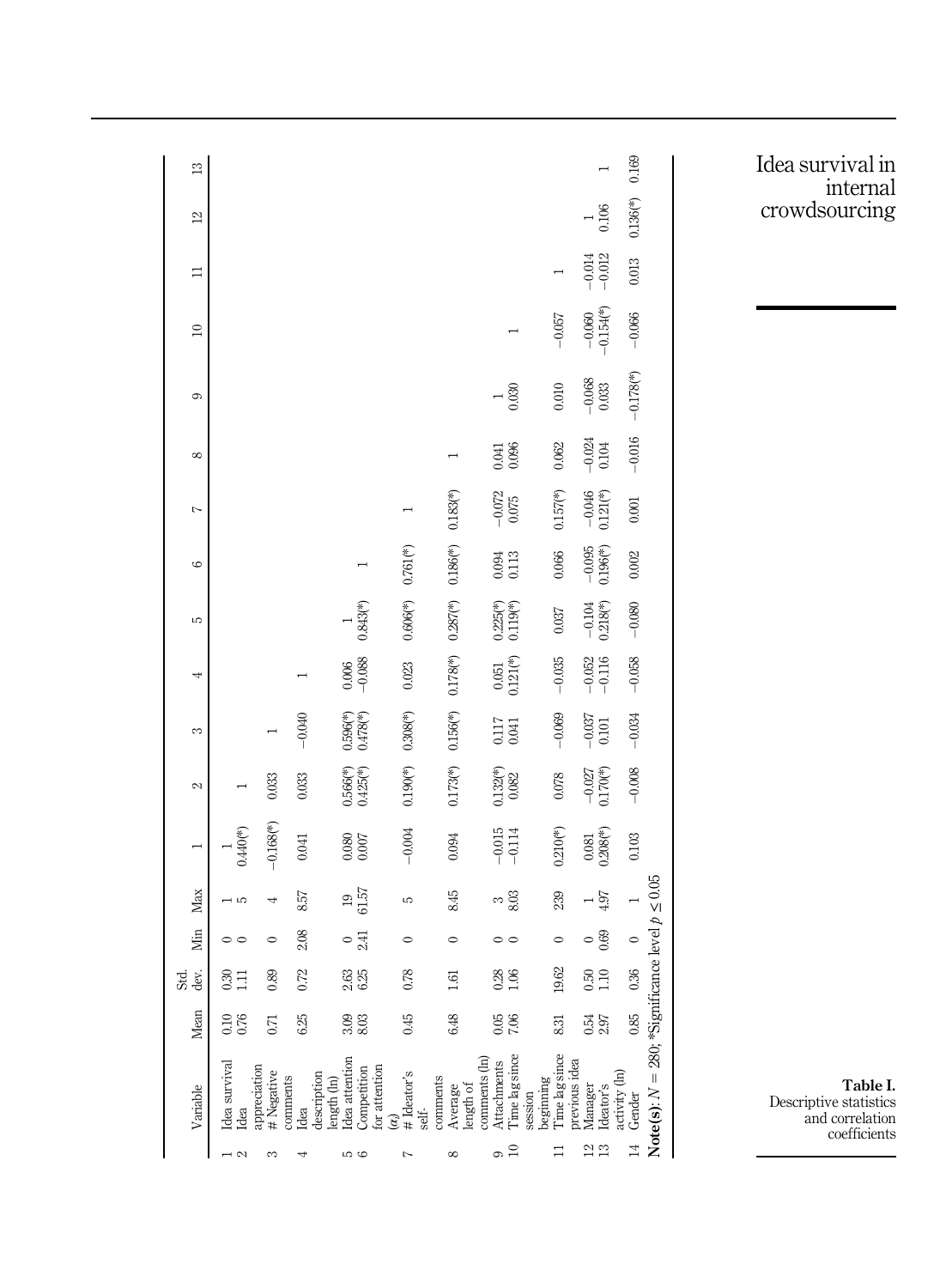Overall, 280 ideas were investigated, from which 27 survived to go through the internal assessment process. Selected ideas received a total of 101 comments, averaging four comments per idea, and 61 positive comments, with an average of 2.26 positive comments per idea. The number of comments for ideas not withheld was 765, averaging 3 comments per idea. For these ideas, 153 positive comments were provided, with an average of 0.6 positive comments per each posted idea. As for contributors, 137 employees participated in the ideation jam by contributing at least once to the ideas. Out of all the contributors, 74 employees held a managerial position (∼54 percent), and 63 were employees without a managerial position. Twenty-one female employees (∼15 percent) took part in the jam.

[Figure 2](#page-12-0) illustrates the temporal dynamics of the overall distribution during the 48-h period, with those ideas selected distinguished from the others. The graphs representing the patterns of the number of comments over time are described in [Figure 3](#page-12-0). [Figure 4](#page-12-0) describes patterns of positive, negative and neutral comments provided for all ideas posted in the online system over time.

As [Figure 2](#page-12-0) shows, ideas are uniformly distributed throughout the jam session. However, a decreasing number of ideas gets selected as time elapses. The number of comments posted appears to follow a wave-like pattern with three peaks achieved shortly after the start (after 8 h), between the 24th and 32nd h, and in the last three hours of the session. [Figure 4](#page-12-0) shows that the number of positive comments sometimes outreaches that of negative and neutral comments, specifically between the 7th and 11th h, and then around the 34th and 40th h.

[Table II](#page-13-0) presents the results of the regression analyses. From the null model, we observe that 13 percent of the variance in idea survival was attributable to individuals. Although not quite high, this value is above the 10 percent worth consideration level [\(Hayes, 2006\)](#page-20-0). In [Table II,](#page-13-0) Model 1 shows that the variable *Idea appreciation* is positively and significantly related to *Idea attention* ( $\beta = 0.294$ ; IRR = 1.34;  $p < 0.01$ ), indicating that the higher the number of comments received by a given idea, the more likely the idea was to be positively evaluated by the online system participants. This result confirms our first research hypothesis and overall corroborates previously reported findings on ideation in internal crowds [\(Di Gangi and](#page-19-0) [Wasko, 2009](#page-19-0); [Reitzig and Sorenson, 2013](#page-21-0); [Schemmann](#page-21-0) *et al.*, 2016). Model 2 shows that *Idea* survival is predicted by Idea attention ( $\beta = 0.701$ ; OR = 2.01;  $p < 0.05$ ), thus supporting our hypothesis [HP1.](#page-3-0) However, in Model 3 which aims at verifying the mediation effect of *Idea* appreciation, we observe that while Idea survival is significantly related to Idea appreciation  $(\beta = 1.810; \text{OR} = 6.11; p < 0.01)$ , it is no longer related to the variable Idea attention [[1\]](#page-18-0). Overall, these findings indicate that *Idea appreciation* mediates the positive relationship between *Idea* survival and *Idea attention*, hence supporting our hypothesis [HP2.](#page-4-0)

Model 4 includes the interaction variable *Idea attention*  $\times$  Competition for attention in order to test our hypothesis [HP3.](#page-5-0) The coefficient of this variable is negative and significant  $(\beta = -0.004; \text{IRR} = 0.99; p < 0.01)$ , indicating that overlaps in patterns of attention allocation matter. Specifically, this result demonstrates that the positive relationship between idea attention and idea appreciation decreases as far as competition for attention increases. [Figure 5](#page-14-0) illustrates the moderation effect.

Model 3 in [Table II](#page-13-0) incorporates the variables *Time lag since start of session* and *Time lag since* previous idea to test our research hypotheses [HP4a](#page-5-0) and [HP4b](#page-5-0). The parameter for Time lag since start of session is negatively and significantly associated with idea survival  $(\beta = -0.714;$  $OR = 0.49$ ;  $p < 0.05$ ), indicating that ideas posted early in the ideation jam were more likely to survive. As time passes, ideas accumulate in the jam, and this generates competition amongst ideas. Patterns of attention and feedback toward ideas change in this situation because employees start contributing to more ideas at the same time. As ideas accumulate in the jam, they are less likely to attract the attention of contributors, who have fewer cognitive resources to dedicate to more recently posted ideas. The variable *Time lag since previous idea* is instead positively associated, although with only marginal significance, to the likelihood of idea selection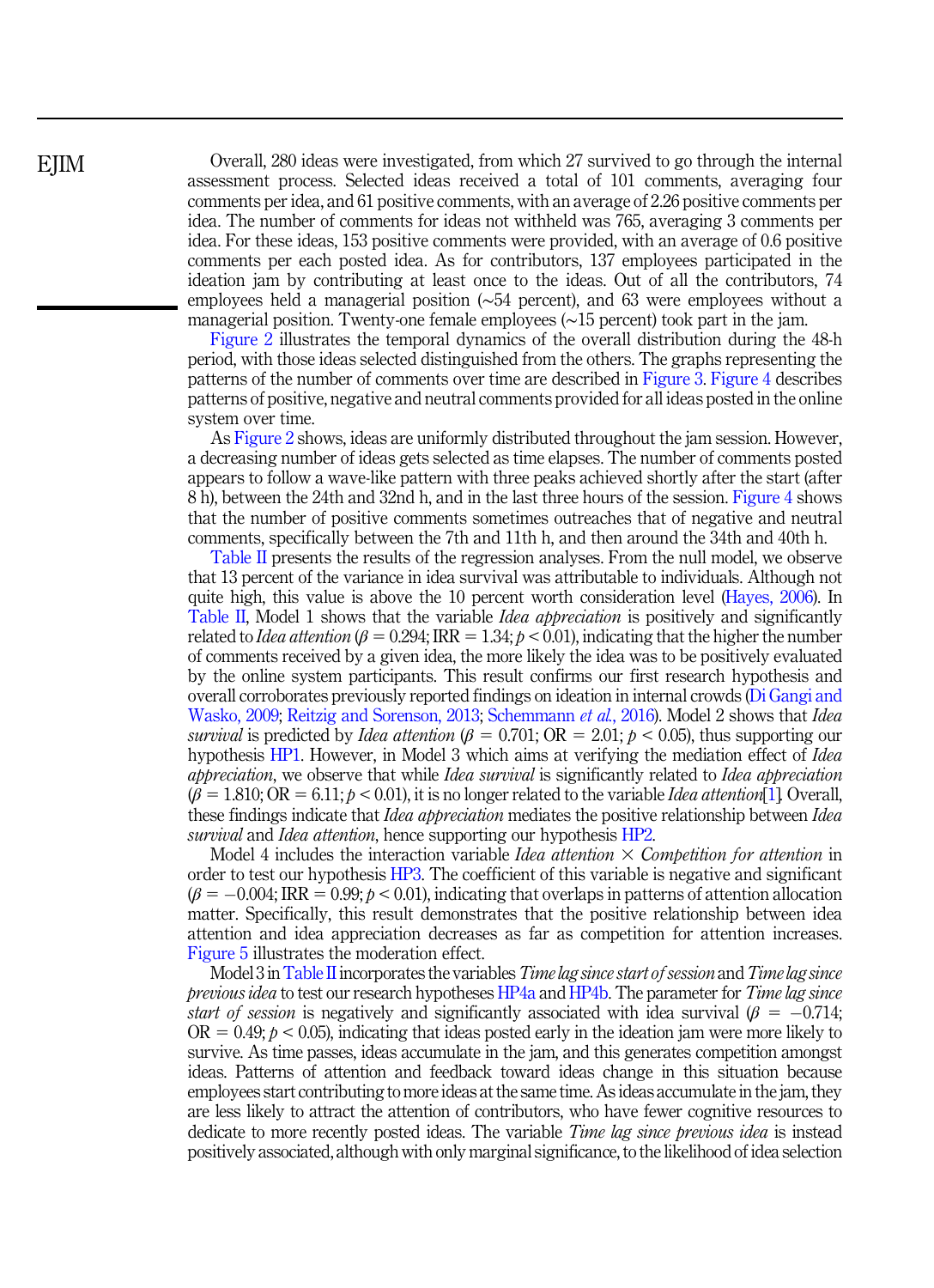<span id="page-12-0"></span>

 $(\beta = 0.037; \text{OR} = 1.04; p < 0.1)$ . This suggests that a positive assessment of ideas is more likely to occur when the moderator and other actors involved in the evaluation process see that ideas have been sufficiently exposed to the criticisms of participants, giving them adequate time to react and provide suggestions. Overall, this confirms our hypotheses [HP4a](#page-5-0) and [HP4b](#page-5-0).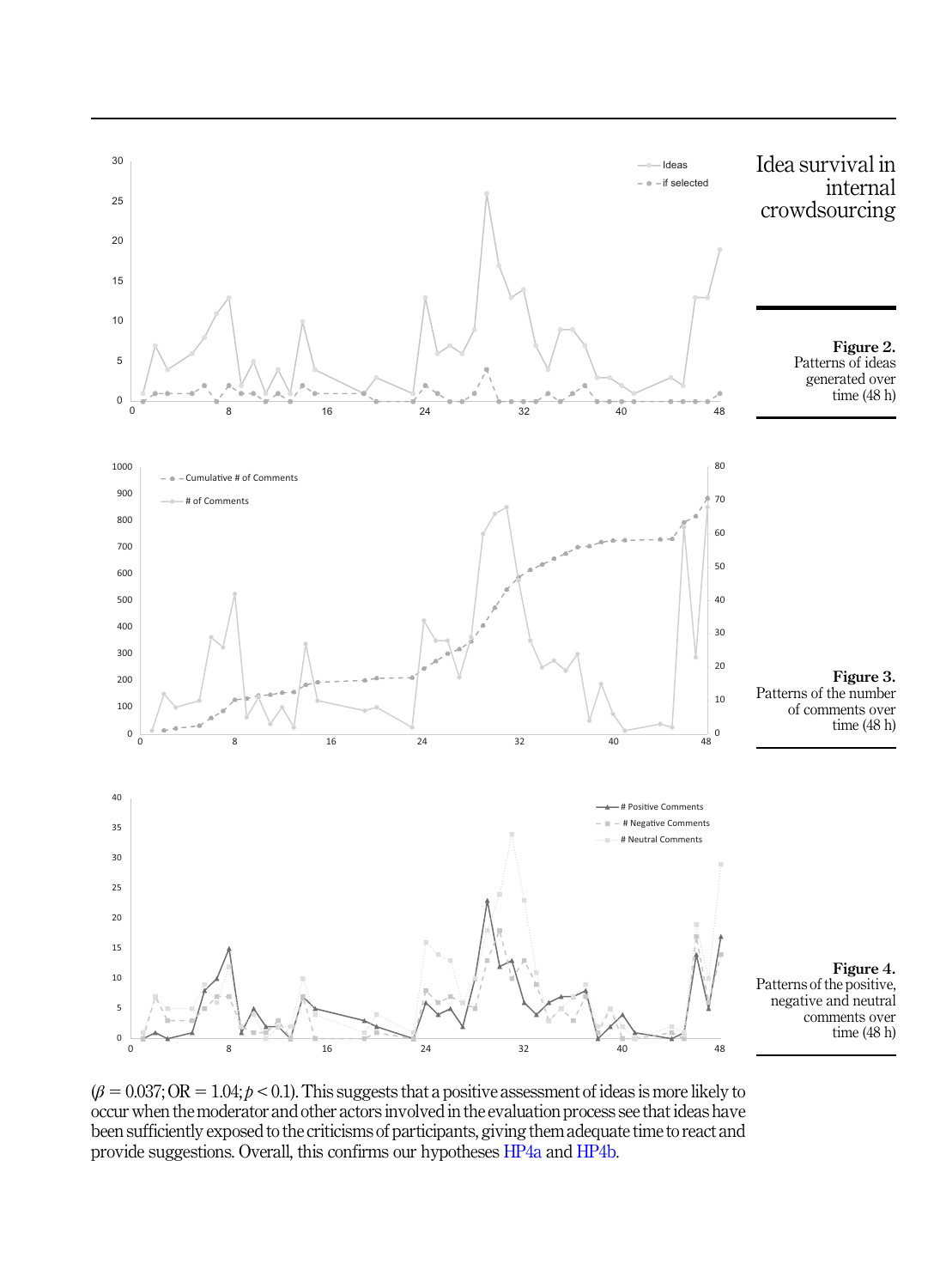<span id="page-13-0"></span>

| EJIM                                                            |                                               |                              |                                                                                 |                                                                                                                                                                                                                                                                                              |                                                                                                                  |                                                                                                             |                                                                                                                                                                                                           |
|-----------------------------------------------------------------|-----------------------------------------------|------------------------------|---------------------------------------------------------------------------------|----------------------------------------------------------------------------------------------------------------------------------------------------------------------------------------------------------------------------------------------------------------------------------------------|------------------------------------------------------------------------------------------------------------------|-------------------------------------------------------------------------------------------------------------|-----------------------------------------------------------------------------------------------------------------------------------------------------------------------------------------------------------|
|                                                                 | Model 4 <sup>†</sup> DV: Idea<br>appreciation | $-3.698***$ (1.149)          | $0.303***$ [1.35] $(0.048)$                                                     | $-0.004***$ [0.99] $(0.002)$<br>$-0.480***$ [0.62] (0.137)<br>$-0.401**$ [0.67] (0.201)<br>$-0.065*$ [1.07] $(0.034)$<br>$0.005*$ [1.00] $(0.003)$<br>$0.050$ [1.05] $(0.091)$<br>0.150 [1.16] (0.104)<br>(0.040 [1.04] (0.136)                                                              | $-0.013$ [0.99] (0.245)<br>$-0.103$ [1.11] $(0.088)$<br>0.119 [1.13] (0.176)                                     | 0.153(0.101)<br>566.468                                                                                     | 107.16***                                                                                                                                                                                                 |
|                                                                 | Model 3° DV: Idea<br>survival                 | $-11.282*$ (6.075)           | 1.810*** [6.11] (0.509)<br>$-1.077$ [0.34] (0.700)<br>$-0.139$ [1.14] $(0.352)$ | $0.714**$ [0.49] $(0.344)$<br>$-0.056$ $[0.94]$ $(0.627)$<br>$-0.160$ $[0.85]$ $(0.163)$<br>$0.037 * [1.04] (0.021)$<br>$0.300$ $[1.35]$ $(1.575)$<br>$0.624$ $[1.87]$ $(0.896)$<br>0.909 [2.48] (0.621)                                                                                     | 1.234** [3.43] (0.564)<br>2.427 [11.33] (1.874)<br>$0.363$ [1.44] $(0.882)$                                      | 2.299 (2.494)<br>90.726                                                                                     | 16.75                                                                                                                                                                                                     |
|                                                                 | Model 2° DV: Idea<br>survival                 | $-14.185**$ (6.584)          | $0.701**$ [2.01] $(0.282)$<br>$-2.162***$ [0.11]<br>(0.715)                     | $-0.534*$ [0.59] (0.303)<br>$-0.599$ $[0.55]$ $(1.631)$<br>0.040** [1.04] (0.019)<br>$-0.103$ [0.90] $(0.137)$<br>$-0.622$ [0.54] $(0.784)$<br>$\begin{array}{c} 0.780 \left[ 2.18 \right] \left( 0.564 \right) \\ 0.384 \left[ 1.47 \right] \left( 0.645 \right) \end{array}$               | .349** [3.85] (0.583)<br>$\begin{array}{c} 1.633 \; [5.12] \; (1.642) \\ 0.208 \; [1.23] \; (0.888) \end{array}$ | 3.980 (3.303)<br>114.664                                                                                    | 15.64                                                                                                                                                                                                     |
|                                                                 | Model 1 <sup>†</sup> DV: Idea<br>appreciation | $-3.921***$ (1.210)          | $0.294***$ [1.34] $(0.050)$                                                     | $-0.408***$ [0.66] (0.142)<br>$-0.374*$ [0.69] (0.205)<br>$0.006**$ [1.01] $(0.003)$<br>$-0.008$ [0.99] $(0.022)$<br>0.079 [1.08] (0.094)<br>0.058 [1.06] (0.141)<br>$0.192$ [1.21] $(0.108)$                                                                                                | $\begin{array}{c} 0.050\:[1.03]\:[0.260)\\ 0.031\:[1.12]\:[0.184)\\ 0.114\:[1.05]\:[0.093) \end{array}$          | 0.236(0.109)<br>573.366                                                                                     | square brackets; * $p < 0.10$ ; ** $p < 0.05$ ; *** $p < 0.01$ . FIML = Full Information Maximum Likelihood<br>95.19***                                                                                   |
|                                                                 | Null model                                    | $0.800***$                   | (0.017)                                                                         |                                                                                                                                                                                                                                                                                              |                                                                                                                  | 0.010(0.004)<br>99.238<br>0.13                                                                              |                                                                                                                                                                                                           |
| Table II.<br>Multilevel mixed-<br>effects regression<br>results | Variable                                      | Ideas (level 1)<br>Intercept | #Negative comments<br>Idea appreciation<br>Idea attention                       | Time lag since session beginning<br>Idea attention $\times$ Competition for<br>$ts($ ln $)$<br>Time lag since previous idea<br>Competition for attention $(\alpha_j)$<br>Average length of comment<br>Idea description length (ln)<br>Ideators' self-comments<br>Attachments<br>attention(a) | Ideators' activity (In)<br>Individuals (level 2)<br>Manager<br>Gender                                            | $-2\log$ likelihood (FIML)<br>Wald $\chi^2$<br>Additional information<br>Random intercept $(\sigma^2)$<br>g | Note(s): <sup>f</sup> Multilevel Mixed-effects Poisson regression; Multilevel Mixed-effects Logistic regression; N (ideas) = 280; n (individuals) = 137. Standard errors in<br>parentheses. IRR and OR in |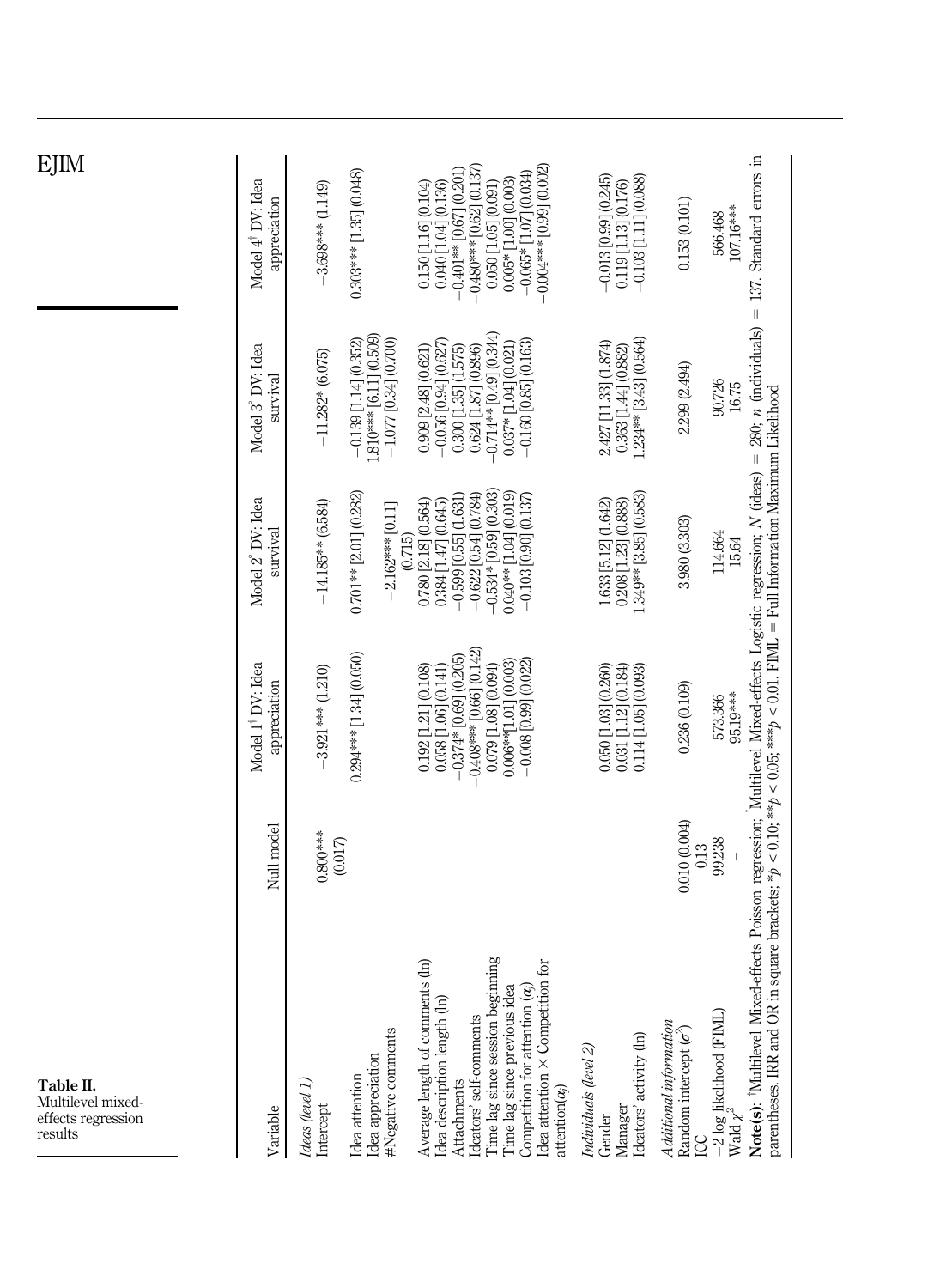<span id="page-14-0"></span>The results shown in [Table II](#page-13-0) show that some of the control variables included are Idea survival in significant. First, the negative parameter for the variable Attachments indicates that ideas are less likely to receive positive comments if they include attachments. This counterintuitive result seems to suggest that employees are constrained by the time allotted to participate in the online session, such that they negatively assess those ideas that invite participants to refer to external links for more details. The lack of significance of variables Idea description length and Average length of comments in all models seems to corroborate this intriguing result. Furthermore, the negative parameter for *Ideas' self-comments* indicates that participants do not judge positively the ideas inflated by a high number of self-comments. Finally, among the control variables at individual level, *Ideator's activity* is significantly associated with idea selection. Specifically, the positive parameter of variable Ideator's activity in Models 2 and 3 indicates that ideas are more likely to be selected when posted by more active employees.

[Table III](#page-15-0) provides a summary of the obtained results along with evidence for the proposed research hypotheses.

## **Discussion**

As presented earlier, the empirical results offer support for all the proposed hypotheses. The analysis first of all corroborates that idea attention is positively related to idea survival in internal crowdsourcing. [Malhotra and Majchrzak \(2014\)](#page-20-0) have argued that attention given to ideas helps them surface in the ideation process, thus increasing their likelihood to be selected for further development and implementation. Our results support this inter-relationship, even though they do not inform us about the direction of causality, and it could also be the case that attention to ideas is a result of their apparent quality, as indicated by [Reitzig and Sorenson](#page-21-0) [\(2013\).](#page-21-0) Moreover, the results in this study offer additional insights into the relationship between idea attention and idea survival, by also including the mediating effect of idea appreciation. Positive feedback on an idea may increase its legitimacy in the eyes of other organizational members ([Di Gangi and Wasko, 2009](#page-19-0)) and thereby increase its survival probability. The results support this interpretation, as it is found that the appreciation of an idea, which to some extent is driven by the amount of attention given to it, in turn increases its probability for survival.

Also when it comes to the hypothesized effects of competition, the performed study offers empirical support. With increasing competition between ideas, the link between attention and idea survival is weakened. Our investigation does not allow us to observe whether this is a result of less commenting per idea when there are more competing ideas, or a result of fewer



for attention **Figure 5.** Idea appreciation as a function of idea attention and competition for attention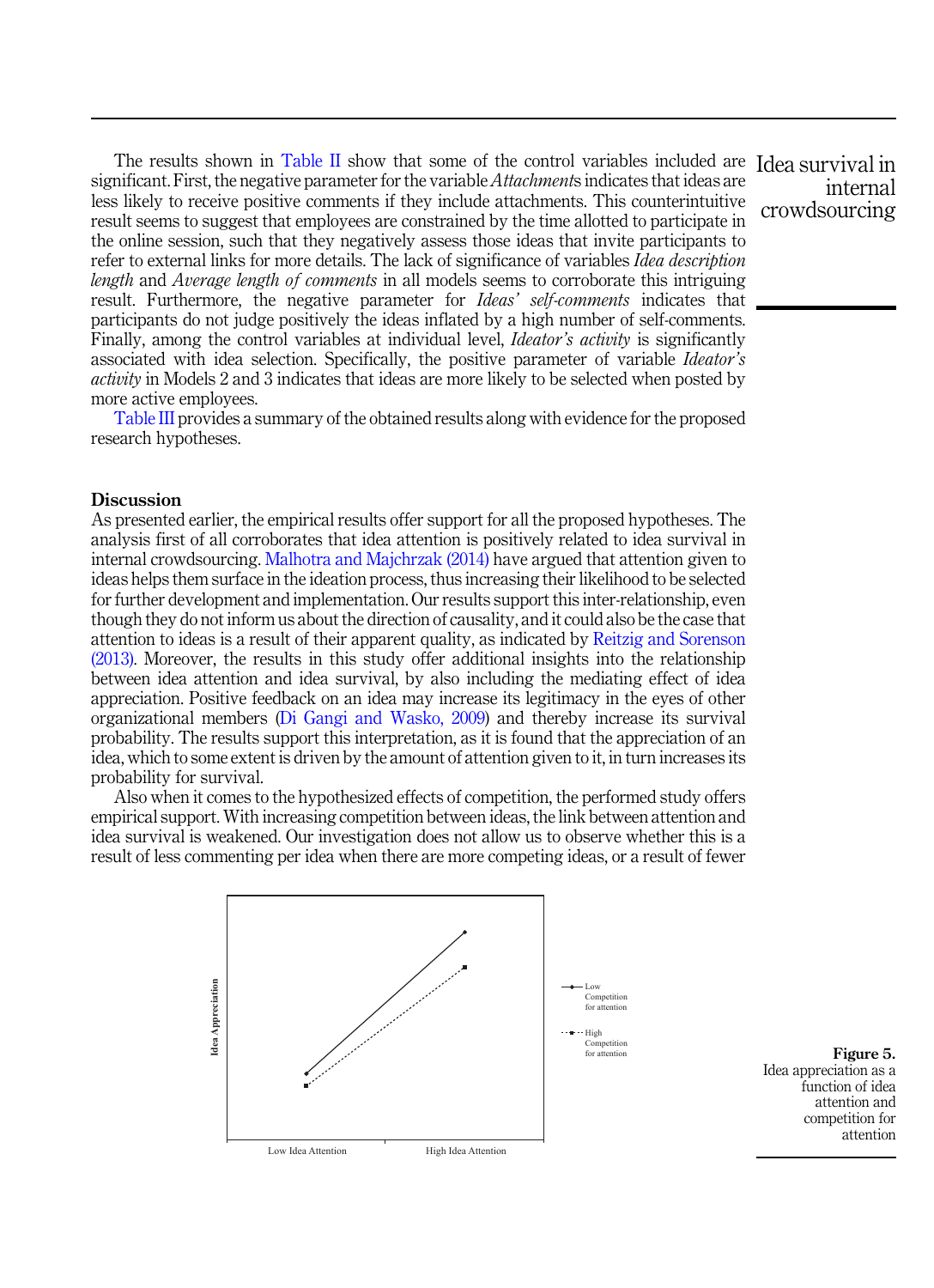# <span id="page-15-0"></span>**E***IIM*

| EJIM                                                                          | <b>Hypothesis</b> | Formulation                                                                                                                                                                    | Obtained results (estimated<br>parameters/regression model)                                                             | Confirmation |
|-------------------------------------------------------------------------------|-------------------|--------------------------------------------------------------------------------------------------------------------------------------------------------------------------------|-------------------------------------------------------------------------------------------------------------------------|--------------|
|                                                                               | HP1               | Idea attention is positively related to<br>idea survival in internal<br>crowdsourcing                                                                                          | $(\beta_{IdealAttention} = 0.701; p < 0.05)$ /Model 2                                                                   | Yes          |
|                                                                               | HP2               | Idea appreciation mediates the<br>relationship between idea attention<br>and idea survival                                                                                     | $(\beta_{IdealAttention} = 0.294; p < 0.01)$ /Model 1<br>and $(\beta_{IdeaApprecision} = 1.810; p < 0.01)$ /<br>Model 3 | Yes          |
|                                                                               | HP3               | Competition for attention negatively<br>moderates the relationship between<br>idea attention and idea appreciation                                                             | $\varphi_{IdeaAttention}$ x CompetitionAttention = -<br>0.004; $p < 0.01$ )/Model 4                                     | Yes          |
|                                                                               | HP <sub>4a</sub>  | Ideas posted earlier in internal<br>crowdsourcing sessions, everything<br>else being equal, are more likely to<br>survive                                                      | $\beta_{TimeSessionBeginning} = -0.714;$<br>$p < 0.05$ )/Model 3                                                        | <b>Yes</b>   |
| Table III.<br>Synthesis of main<br>findings and<br>hypothesis<br>confirmation | HP4b              | The likelihood of idea survival is<br>positively related to the elapsed time<br>between the insertion of two<br>consecutive ideas posted in internal<br>crowdsourcing sessions | $\langle \beta_{TimePrevious Idea} = 0.037; p < 0.1 \rangle$ /Model 3                                                   | Yes          |
|                                                                               |                   |                                                                                                                                                                                |                                                                                                                         |              |

positive comments from the providers of competing ideas [\(Hansen and Haas, 2001](#page-20-0)), but nevertheless underlines that an overload of attention in ideation processes may introduce a bias in the selection of ideas. This finding adds to previous results, highlighting the need to consider both the scale and the transparency used in internal crowdsourcing activities. Whereas an increased number of contributors in crowdsourcing logically increases the probability that a number of the generated ideas are sufficiently novel, valuable and useable to motivate their realization into innovations, the resulting competition for attention between numerous ideas may render the identification of promising innovation ideas more challenging. Furthermore, it is noted that the use of transparent internal crowdsourcing processes allows for improvements of ideas through the commenting by other contributors (Chen *et al.*[, 2020](#page-19-0)), the transparency also brings about competition for attention, which may lead to difficulties to correctly identify the most promising innovation ideas.

Finally, the analysis offers new insights regarding the effects of timing in ideation processes. Recent studies on ideation (Chen et al.[, 2020;](#page-19-0) [Palmie](#page-20-0) et al., 2015) have suggested that idea success depends on exposure. Increased exposure can result from increased attention when an idea does not surface at the same time as other ideas. We contribute to this literature by also finding that ideas emerging earlier in the ideation processes have a higher probability for survival. By arriving before potentially competing ideas, an idea has a higher possibility to gain legitimacy stemming from the attention it receives, thereby making it harder for similar ideas that are proposed at a later stage to become the preferred ones.

Organizations are increasingly taking on the challenge to foster ideation and innovation within their boundaries by implementing new, and to a large extent emergent and self-organized systems aimed at tapping into the internal creative potential of their employees [\(Malhotra](#page-20-0) *et al.*, [2017](#page-20-0); [Bayus, 2013;](#page-19-0) [Jeppesen and Lakhani, 2010](#page-20-0); Bjelland and Wood, 2008). Having good ideas is of course of fundamental importance. However, facilitating comments and constructive feedback on the ideas generated is also important, both in order to further develop proposed ideas and in order to give correct priority to those opportunities for which organizations have resources to develop further (e.g. Zhu et al.[, 2017](#page-21-0); [Shemmann](#page-21-0) et al., 2016). The present study has explored, for the first time, the dynamics of comments and feedback generated in a 48-h IT-based internal crowdsourcing session, and in so doing contributes to the existing literature on internal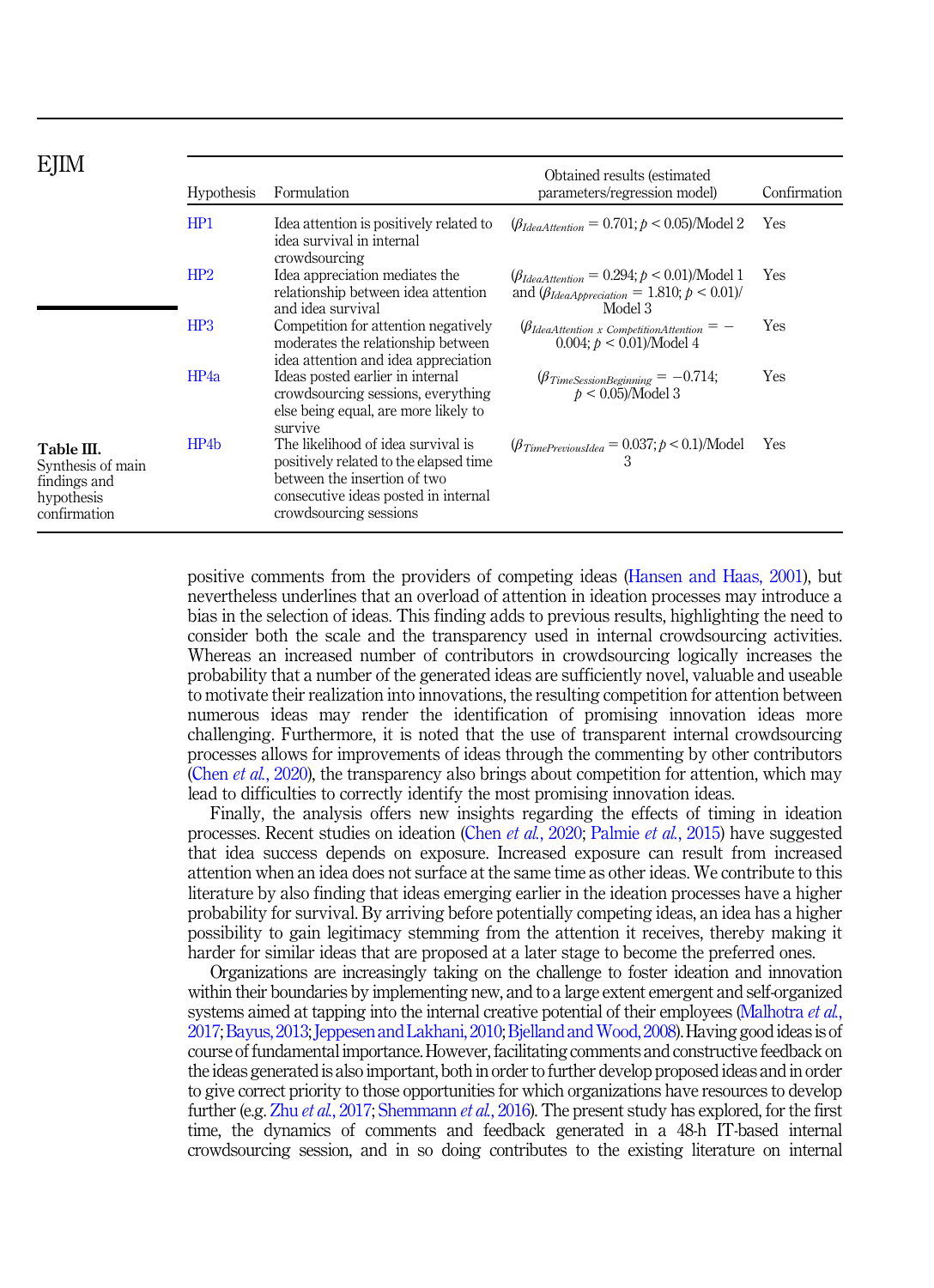crowdsourcing. While previous research on this topic has widely recognized the general Idea survival in contribution of employees to the ideation process within organizations [\(Beretta, 2019](#page-19-0); [Malhotra](#page-20-0) et al.[, 2017\)](#page-20-0), the present study represents a first attempt to investigate how employees contribute to idea development in a highly compressed timeframe. Attention-based theory emphasizes that attention is a scarce resource and focuses on factors that explain how workers allocate their attention toward certain targets ([Ocasio, 2011;](#page-20-0) [Dahlander and Piezunka, 2014](#page-19-0)). The 48-h crowdsourcing session affords the analysis of how employees' attention, here expressed in the form of suggestions and comments, is allocated to certain ideas rather than others. This study reconciles crowdsourcing research and attention theory, exploring how the interaction between employees and ideas leads to the formation of emergent patterns of attention allocation, thereby explaining how ideas develop in the crowd. In the particular context investigated, the internal crowdsourcing session was created to increase interaction and communication among the employees. Patterns of comments on all ideas generated were explored in order to reveal how employees spontaneously choose to allocate their attention to ideas. This resulted in the formulation of a social structure representing relations between all the crowd members and all the ideas submitted and commented upon. Consistently with recent studies (Haas et al.[, 2015\)](#page-20-0), we assumed that the attention, interest and subsequent contributions to ideas provided by employees are fundamental resources for which ideas strive and compete. The social structure thus constructed predicted some characteristics of cognitive dynamics, which in turn influenced the likelihood of idea survival. The present findings expand prior knowledge concerning the organization of internal crowdsourcing for ideas (Chen et al.[, 2020;](#page-19-0) [Malhotra](#page-20-0) et al., 2017; O'[Leary](#page-20-0) [2016](#page-20-0); [Malhotra and Majchrzak, 2014](#page-20-0); [Majchrzak and Malhotra, 2013](#page-20-0); [Bjelland and Wood, 2008\)](#page-19-0). First, the results show that idea appreciation mediates the impact that idea allocation has on idea survival. We also observe that complex competitive interdependencies emerge in internal crowdsourcing sessions whenever employees provide comments on generated ideas. Research has viewed this as a clear signal of collaboration, but also as a sign of competition among people and their knowledge [\(Hansen and Haas, 2001\)](#page-20-0). In the present study, it was postulated that competition arises between ideas when they share common third individuals who start commenting on two or more somewhat related ideas, leading to attention overlap. This phenomenon affects the overall likelihood of ideas to be appreciated and, therefore, go through the internal innovation process.

An additional contribution is provided by the investigation of the timing of idea submission in the crowdsourcing session. The point in time when ideas are posted into the crowdsourcing session likely affects employees' attention allocation, which in turn is highly important for idea survival.

The richness and diversity of information, attention, and decision-making research points to the promise of this burgeoning field of inquiry, but also poses a clear challenge to research in management. Given the decreasing quantity of attention available to be allocated to any given piece of information, a useful direction for future research would be to explore how and when to structure environments in which the quality of attention allocated to a given task is as high as possible, even if the attention quantity is not great. In addition, it is becoming increasingly important to consider how we can understand and capture the quality, and not only the quantity, of attention that individuals are able to allocate to their tasks under varying conditions ([Van Knippenberg](#page-21-0) *et al.*, 2015). Moreover, ideas that receive many appreciative comments then become more well-known in the organization and therefore might have advantages in the later development stages in terms of already gained legitimacy within the organization, something that is of great interest to understand how ideas develop to innovation in organizations (see, e.g. [Bunduchi, 2017\)](#page-19-0).

Taken together, the findings of this study highlight some patterns likely to result from crowdbased behaviors, where other members of the crowd influence individuals, with some similarity to collective behaviors displayed by other complex adaptive systems [\(Gloor, 2017](#page-20-0)). By pointing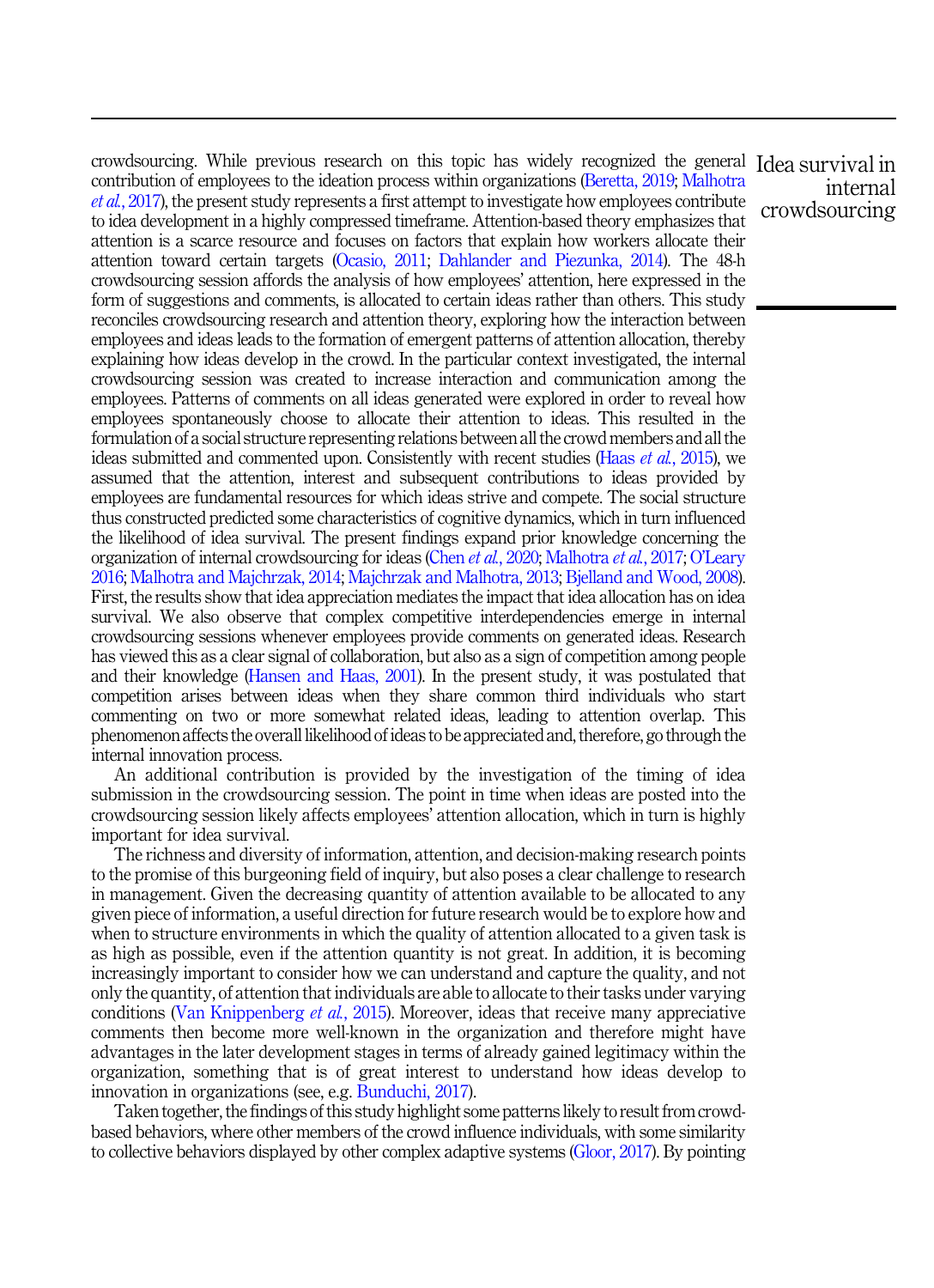out these patterns, this article also underlines the necessity of carefully considering the limitations to individual rationality imposed by a specific social context such as an internal crowdsourcing session, as well as its effects on idea generation, development and selection. Hence, there is a need to first of all carefully distinguish between different types of crowdsourcing approaches, in terms of their interaction structures. The earliest forms of crowdsourcing focused primarily on communication from numerous individuals to a problem owner. Irrespective of whether this problem owner was primarily aiming to benefit from the statistical power of large numbers or the access to an individual expert providing a specific solution, community-like interaction between members of the crowd was not sought after. With the development of more sophisticated virtual interaction platforms, many organizations have embraced a more collective approach to ideation, often putting great emphasis on the possibilities of individuals to support and help each other to jointly generate and develop fruitful innovation ideas. It is obvious that such collective creativity holds significant potential, but its potential downside has not been thoroughly investigated. The present study addresses this specific issue, by making explicit how attention in a social context such as an internal crowdsourcing session may influence individual attention and as a consequence bias the survival of ideas. The effects of this can be both that good ideas are incorrectly discarded due to a lack of attention, leading ultimately to missed innovation opportunities, and high levels of attention leading to incorrect investment in bad innovation ideas. The solution to this potential issue is hardly to discard crowdsourcing and replace it with more traditional ideation approaches, but rather to find out if there are ways of avoiding systematic biases and thus achieve an idea selection that is as rational and unbiased as possible.

#### Managerial and practical implications

The present results have important managerial and practical implications. First, this study provides the organizers of internal crowdsourcing sessions with new insights about factors influencing idea survival. The finding that idea attention influences idea survival, and that this relationship is mediated by idea appreciation, points to the possibility to simplify the idea selection process by analyzing the commenting behavior of the crowd. Hence providing the possibility to get a quick view of which ideas might be subject to selection even before a formal evaluation process. However, as there are many aspects of ideas that need to be considered during their evaluation, and it cannot be guaranteed that crowd members actually attend to all of these, the information from the crowd should most likely be used merely as a complement to other types of evaluation. However, used in such a manner, information commenting behavior could be used to improve the idea selection process.

Second, the results provide insights about potential systematic biases in idea selection due to timing and competition between ideas. Competition between ideas reduces the mediating effect of idea appreciation. This points to the difficulty of relying on positive comments when similar ideas are to be evaluated, as the commenting behavior may then depend on individuals' relationships to particular ideas, rather than objective evaluations. Even more important, in terms of its practical implications, is the finding that timing influences idea survival. The time available to attend to an idea actually influences the resulting attention, and this highlights the problem of not giving ideas equal opportunities to be selected as they show up at different stages of a crowdsourcing session. This can be handled by dividing the crowdsourcing session into more specific stages or steps. By having a first stage, which exclusively focuses on idea generation – without commenting – and then following this up with an interactive stage for commenting where all ideas are presented at the outset, the problem of timing could be avoided. Even if this implies a more structured process, it is difficult to see that this increased linearity of the process would actually hamper the creativity of crowd members.

Internal crowdsourcing often constitutes online brainstorming sessions, and even with participants from different locations of the company around the world, these sessions should be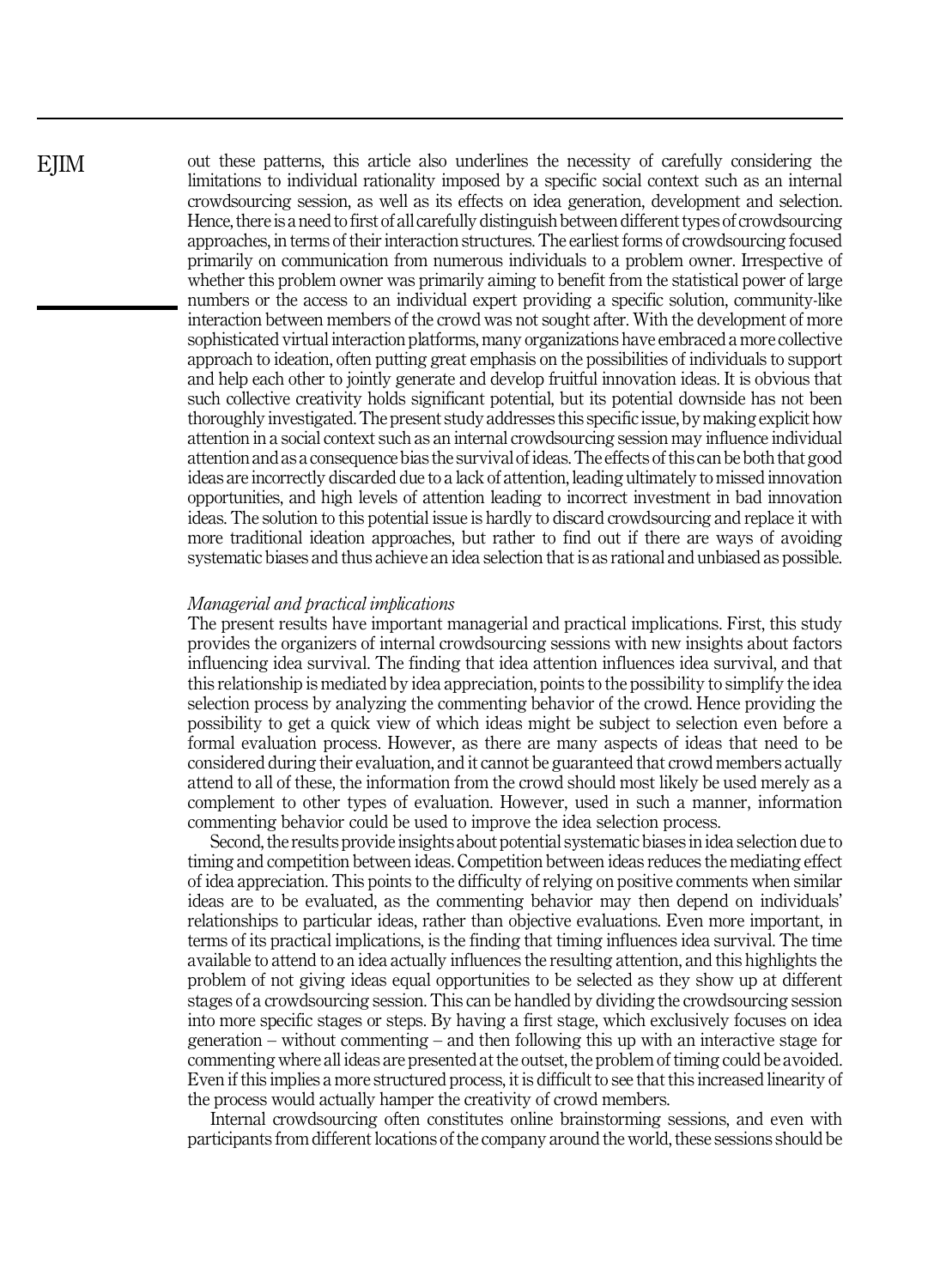<span id="page-18-0"></span>managed so as to take advantage of many of the strengths of traditional brainstorming Idea survival in sessions where people can suggest their ideas freely. Because of its online format, the crowdsourcing could, however, also present many difficulties common to large brainstorming sessions. One example of such a difficulty is that many ideas can be completely alien to the organization's businesses. This problem can most likely be reduced by defining the scope of the crowdsourcing session carefully and by making explicit what kind of ideas the company is looking for. In addition, given the limited time available, the commenting could be more difficult in crowdsourcing than in traditional brainstorming sessions, with a great loss of time on the part of the ideators in responding to comments of any kind.

## Limitations and directions for future research

The present findings should be interpreted in the light of some important limitations, each indicating clear directions for future research. First, the research only considered a single internal crowdsourcing session performed during a limited time period. Future studies may include more sessions and/or sessions of a longer duration to produce more robust results. Second, like all individual case study, there are context-related idiosyncrasies that pose problems of generalization outside and/or in other settings. Despite these, however, we believe that the issues addressed remain of general interest and relevance for innovation and ideation management studies. Future studies should address the applicability of the present results in different contexts and in different industries. Third, the selection of ideas does not necessarily reflect their objective quality. In the present study, we measure idea appreciation but we do not have at our disposal evidence regarding the quality of selected ideas, as reflected in subsequent innovation performance. Future studies should elucidate to what extent selection of ideas actually corresponds to either superior quality or impact. Finally, even though a number of control variables were included to better control the attribution of significant effects, still other, as yet unexplored factors may help to disentangle and understand the reasons underlying the selection of ideas in an even better way. For instance, variables taking into account how ideators share ideas with people (i.e. customers or stakeholders) outside the organization could be used.

Despite these limitations, the presented results provide novel insights into the functioning of internal crowdsourcing and how different factors related to human attention influence the survival of ideas during this type of creative session, and highlight a nascent research avenue with diverse further development opportunities.

### Note

1. The appearance of considerable mediation was confirmed when we performed the Sobel test (Baron and Kenney, 1986), which provides a direct test of the indirect effect of an independent variable on the dependent variable through the mediator [\(Sobel, 1982](#page-21-0)). We calculated the test by using the bootstrapping approach [\(Shrout and Bolger, 2002](#page-21-0)). The value of this statistic was 0.06 ( $p < 0.05$ ; 95% CI: 0.03–10), providing full support for our hypothesis [HP2](#page-4-0).

## References

Afuah, A. and Tucci, C. (2012), "Crowdsourcing as solution to distant search", Academy of Management Review, Vol. 37 No. 1, pp. 355-375.

Amabile, T. (1996), *Creativity in Context*, Westview Press, New York.

Baron, R.M. and Kenny, D.A. (1986), "The moderator-mediator variable distinction in social psychological research: conceptual, strategic, and statistical considerations", Journal of Personality and Social Psychology, Vol. 51 No. 6, pp. 1173-1182.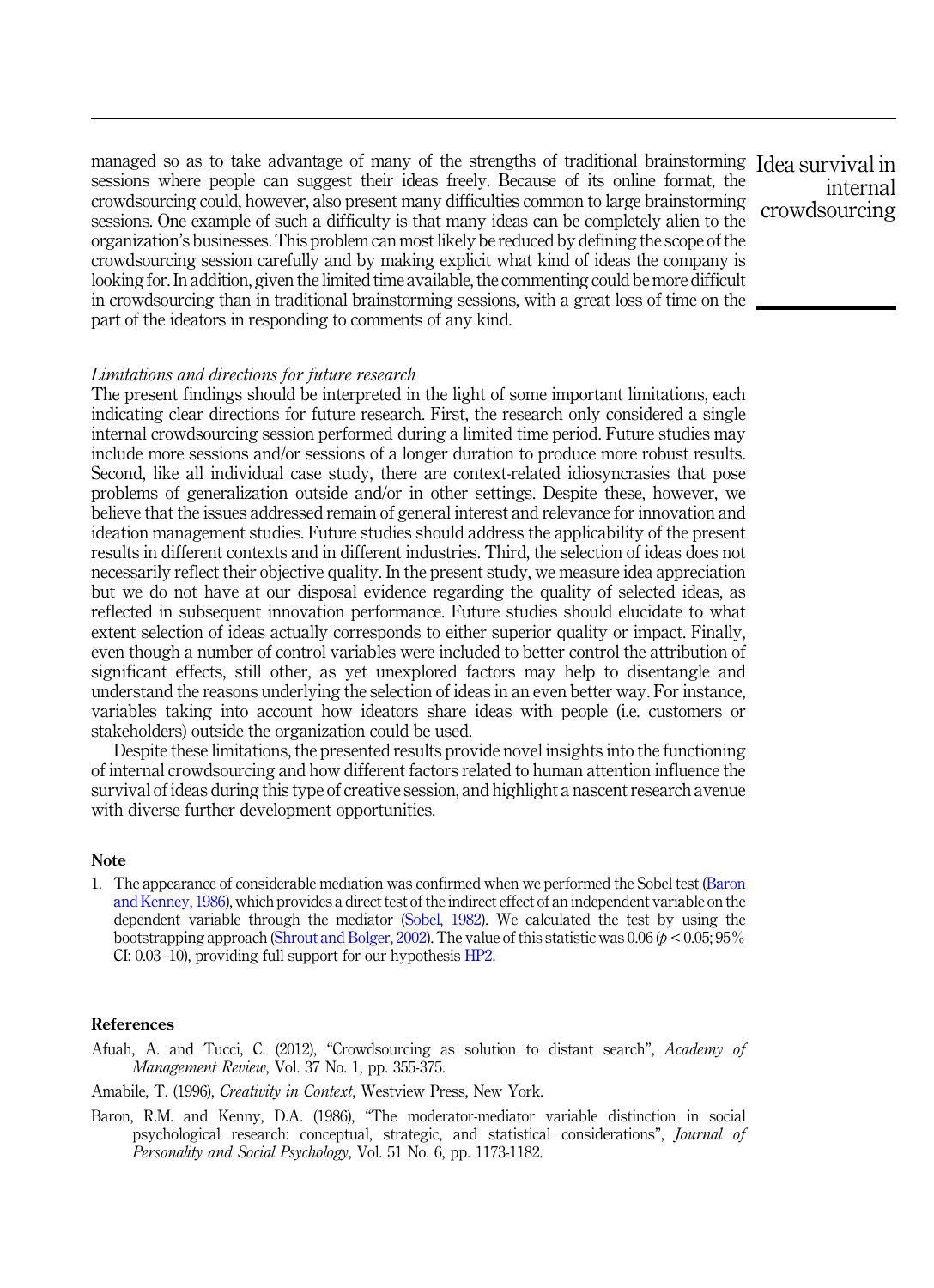- <span id="page-19-0"></span>Bayus, B.L. (2013), "Crowdsourcing new product ideas over time: an analysis of the Dell IdeaStorm community", Management Science, Vol. 59 No. 1, pp. 226-244.
- Benbya, H. and Van Alstyne, M.W., (2010), "How to find answers within your company", MIT Sloan Management Review, Vol. 52 No. 2, pp. 66-77.
- Beretta, M. (2019), "Idea selection in web-enabled ideation systems", Journal of Product Innovation Management, Vol. 36 No. 3, pp. 5-23.
- Bjellan, O.M. and Wood, R.C. (2008), "An inside view of IBM's Innovation Jam", MIT Sloan Management Review, Vol. 50 No. 1, pp. 32-40.
- Björk, J. and Magnusson, M. (2009), "Where do good innovation ideas come from? Exploring the influence of network connectivity on innovation idea quality", Journal of Product Innovation Management, Vol. 26 No. 6, pp. 662-670.
- Björk, J., Di Vincenzo, F., Magnusson, M. and Mascia, D. (2011), "The impact of social capital on ideation", Industry and Innovation, Vol. 18 No. 6, pp. 631-647.
- Bogers, M., Zobel, A., Afuah, A., Almirall, E., Brunswicker, S., Dahlander, L., Frederiksen, L., Gawer, A., Gruber, M., Haefliger, S., Hagedoorn, J., Hilgers, D., Laursen, K., Magnusson, M., Majchrzak, A., McCarthy, I.P., Moeslein, K.M., Nambisan, S., Piller, F.T., Radziwon, A., Rossi-Lamastra, C., Sims, J. and Ter Wal, A.L.J. (2017), "The open innovation research landscape: established perspectives and emerging themes across different levels of analysis", Industry and Innovation, Vol. 24 No. 1, pp. 8-40.
- Bouquet, C. and Birkinshaw, J. (2008), "Weight versus voice: how foreign subsidiaries gain attention from corporate headquarters", Academy of Management Journal, Vol. 51 No. 3, pp. 577-601.
- Bunduchi, R. (2017), "Legitimacy-seeking mechanisms in product innovation: a qualitative study", Journal of Product Innovation Management, Vol. 34 No. 3, pp. 315-342.
- Chen, Q., Magnusson, M. and Bjork, J. (2020), "Collective firm-internal online idea development: exploring the impact of feedback timeliness and knowledge overlap", *European Journal of* Innovation Management, Vol. 23 No. 1, pp. 13-39.
- Cho, S.T. and Hambrick, D.C. (2006), "Attention as the mediator between top management team characteristics and strategic change: the case of airline deregulation", Organization Science, Vol. 17 No. 4, pp. 453-469.
- Colombo, M.G., Laursen, K., Magnusson, M. and Rossi-Lamastra, C. (2011), "Organizing inter- and intra-firm networks: what is the impact on innovation performance?", Industry and Innovation, Vol. 18 No. 6, pp. 531-538.
- Cummings, J.N. and Haas, M.R. (2012), "So many teams, so little time: time allocation matters in geographically dispersed teams", Journal of Organizational Behavior, Vol. 33 No. 1, pp. 316-341.
- Dahlander, L. and Piezunka, H. (2014), "Open to suggestion: how organizations elicit suggestions through proactive and reactive attention", Research Policy, Vol. 43 No. 5, pp. 812-827.
- Dahlander, L. and Magnusson, M. (2005), "Relationships between open source software companies and communities: observations from Nordic firms", Research Policy, Vol. 34 No. 4, pp. 481-493.
- Dane, E. (2013), "Things seen and unseen: investigating experience-based qualities of attention in a dynamic work setting", Organization Studies, Vol. 34 No. 1, pp. 45-78.
- Di Gangi, P.M. and Wasko, M. (2009), "Steal my idea. Organizational adoption of user innovations from a user innovation community: a case study of Dell IdeaStorm", Decision Support Systems, Vol. 48 No. 1, pp. 303-312.
- Di Gangi, P., Wasko, M. and Hooker, R. (2010), "Getting customers' ideas to work for you: learning from Dell how to succeed with online user innovation communities", MIS Quarterly Executive, Vol. 9 No. 4, pp. 213-228.
- Ghezzi, A., Gabelloni, D., Martini, A. and Natalicchio, A. (2018), "Crowdsourcing: a review and suggestions for future research", International Journal of Management Reviews, Vol. 20, pp. 343-363.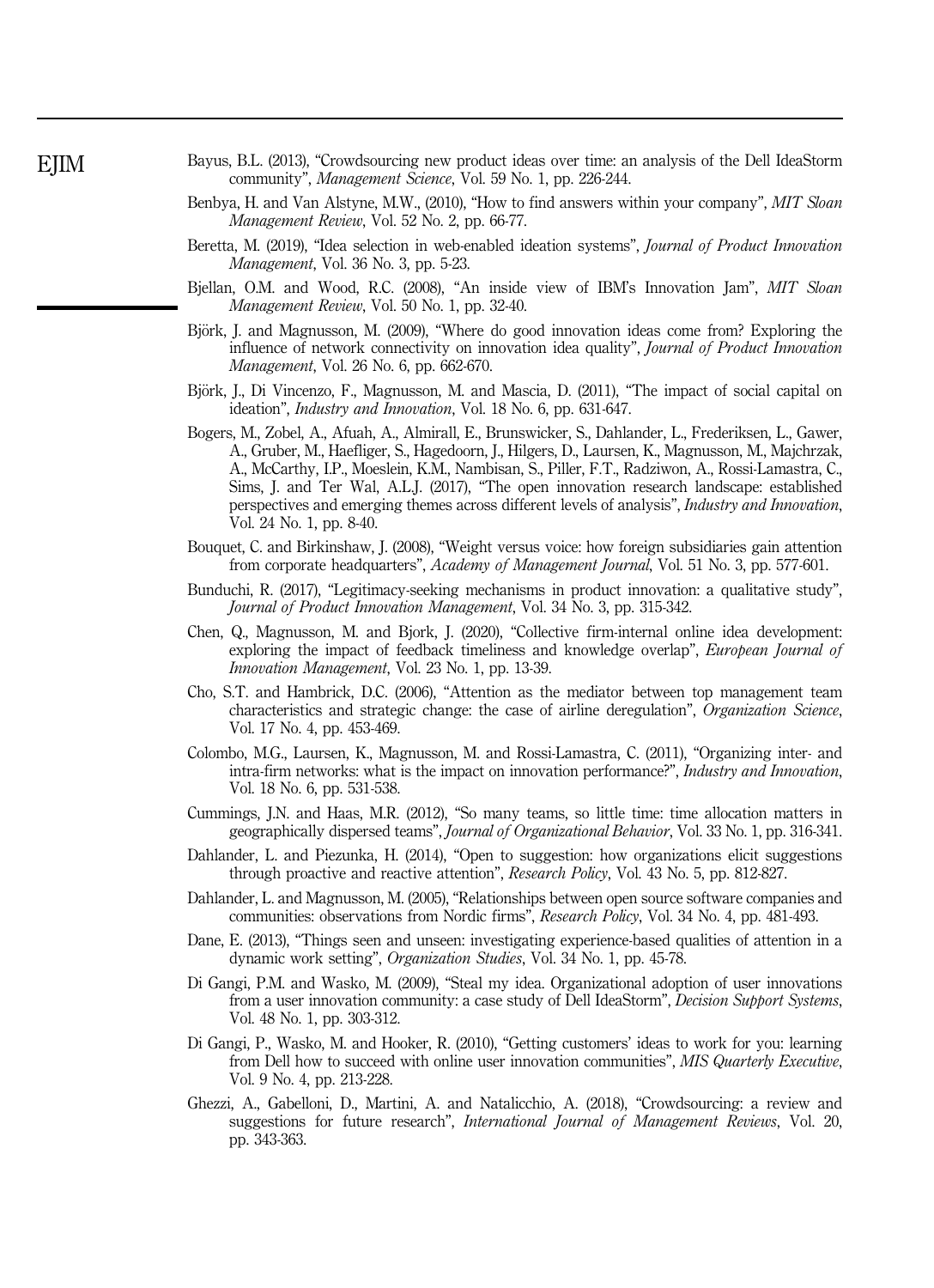<span id="page-20-0"></span>Gloor, P. (2017), Swarm Leadership and the Collective Mind: Using Collaborative Innovation Networks Idea survival in<br>the Puild a Petter Punisses Emergel Publishing Pingley to Build a Better Business, Emerald Publishing, Bingley. internal

crowdsourcing

Haas, M.R., Criscuolo, P. and George, G. (2015),"Which problems to solve? Online knowledge sharing and attention allocation in organizations",Academy of Management Journal, Vol. 58 No. 3, pp. 680-711.

Hannan, M.T. and Freeman, J.H. (1989), *Organizational Ecology*, Harvard University Press, Cambridge.

- Hansen, M.T. and Haas, M.R. (2001), "Competing for attention in knowledge markets: electronic document dissemination in a management consulting company", Administrative Science Quarterly, Vol. 46 No. 1, pp. 1-28.
- Hayes, A.F. (2006), "A primer on multilevel modeling", *Human Communication Research*, Vol. 32 No. 4, pp. 385-410.
- Jeppesen, L.B. and Lakhani, K.R. (2010), "Marginality and problem-solving effectiveness in broadcast search", Organization Science, Vol. 21 No. 5, pp. 1016-1033.
- Kijkuit, B. and van den Ende, J. (2010), "With a little help from our colleagues: a longitudinal study of social networks for innovation", Organization Studies, Vol. 31 No. 4, pp. 451-479.
- Knudsen, M. (2011), "Forms of inattentiveness: the production of blindness in the development of a technology for the observation of quality in health services", Organization Studies, Vol. 32 No. 7, pp. 963-989.
- Malhotra, A., Majchrzak, A., Kesebi, L. and Looram, S. (2017), "Developing innovative solutions through internal crowdsourcing", MIT Sloan Management Review, Vol. 73 No. 4, pp. 72-79.
- Malhotra, A. and Majchrzak, A. (2014), "Managing crowds in innovation challenges", California Management Review, Vol. 56 No. 4, pp. 103-124.
- Majchrzak, A. and Malhotra, A. (2013), "Towards an information systems perspective and research agenda on crowdsourcing for innovation", The Journal of Strategic Information Systems, Vol. 22 No. 4, pp. 257-268.
- Nigam, A. and Ocasio, W. (2010), "Event attention, environmental sensemaking, and change in institutional logics: an inductive analysis of the effects of public attention to clinton's health care reform initiative", Organization Science, Vol. 21 No. 4, pp. 823-841.
- Ng, E.S.W., Carpenter, J.R., Goldstein, H. and Rasbash, J. (2006), "Estimation in generalised linear mixed models with binary outcomes by simulated maximum likelihood", *Statistical Modelling*, Vol. 6 No. 1, pp. 23-42.
- O'Leary, D.E. (2016), "On the relationship between number of votes and sentiment in crowdsourcing ideas and comments for innovation: a case study of Canada's digital compass", Decision Support Systems, Vol. 88 No. 3, pp. 28-37.
- O'Mahony, S. and Lakhani, K. (2011), "Organizations in the shadow of communities", Research in the Sociology of Organizations, Vol. 33, pp. 3-36.
- Ocasio, W. (1997), "Toward an attention-based view of the firm", Strategic Management Journal, Vol. 18 No. S1, pp. 187-206.
- Ocasio, W. (2011), "Attention to attention", Organization Science, Vol. 22 No. 5, pp. 1286-1296.
- Palmiè, M., Lingens, B. and Gassmann, O. (2015), "Towards an attention-based view of technology decisions", R&D Management, Vol. 46 No. 4, pp. 781-796.
- Piezunka, H. and Dahlander, L. (2015), "Distant search narrow attention: how crowding alters organizations' filtering of suggestions in crowdsourcing", Academy of Management Journal, Vol. 58 No. 3, pp. 856-880.
- Podolny, J.M., Stuart, T.E. and Hannan, M. (1996), "Networks, knowledge, and niches: competition in the worldwide semiconductor industry, 1984-1991", American Journal of Sociology, Vol. 102 No. 3, pp. 659-689.
- Rabe-Hesketh, S. and Skrondal, A. (2008), Multilevel and Longitudinal Modeling Using Stata, 2nd ed., Stata Press.